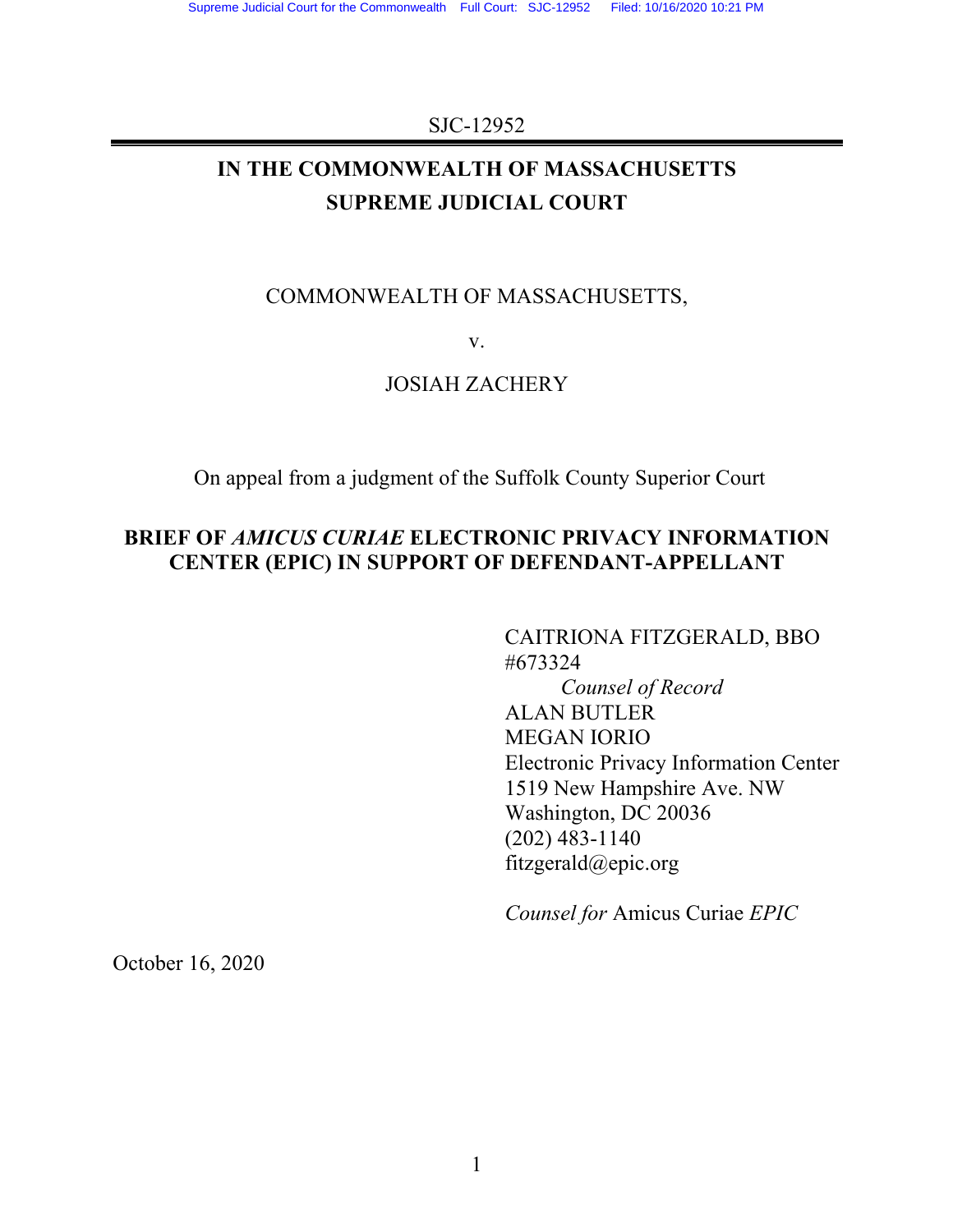# **TABLE OF CONTENTS**

| I.  |                | This Court has already recognized that the third-party doctrine is ill                                                                                   |  |
|-----|----------------|----------------------------------------------------------------------------------------------------------------------------------------------------------|--|
| II. |                | The data collected by companies and service providers today is<br>quantitatively and qualitatively different than the information at issue in            |  |
|     | A <sub>1</sub> | The amount of personal data collected and generated through                                                                                              |  |
|     | <b>B.</b>      | Consumers are often unaware of data collection or do not<br>meaningfully consent to the subsequent use or disclosure of the                              |  |
|     | C.             | Modern privacy principles have embraced use-limitation as a                                                                                              |  |
|     |                | III. This Court should reject the third-party doctrine for electronic data<br>collected by a third party from an individual for the purpose of obtaining |  |
|     |                |                                                                                                                                                          |  |
|     |                |                                                                                                                                                          |  |
|     |                |                                                                                                                                                          |  |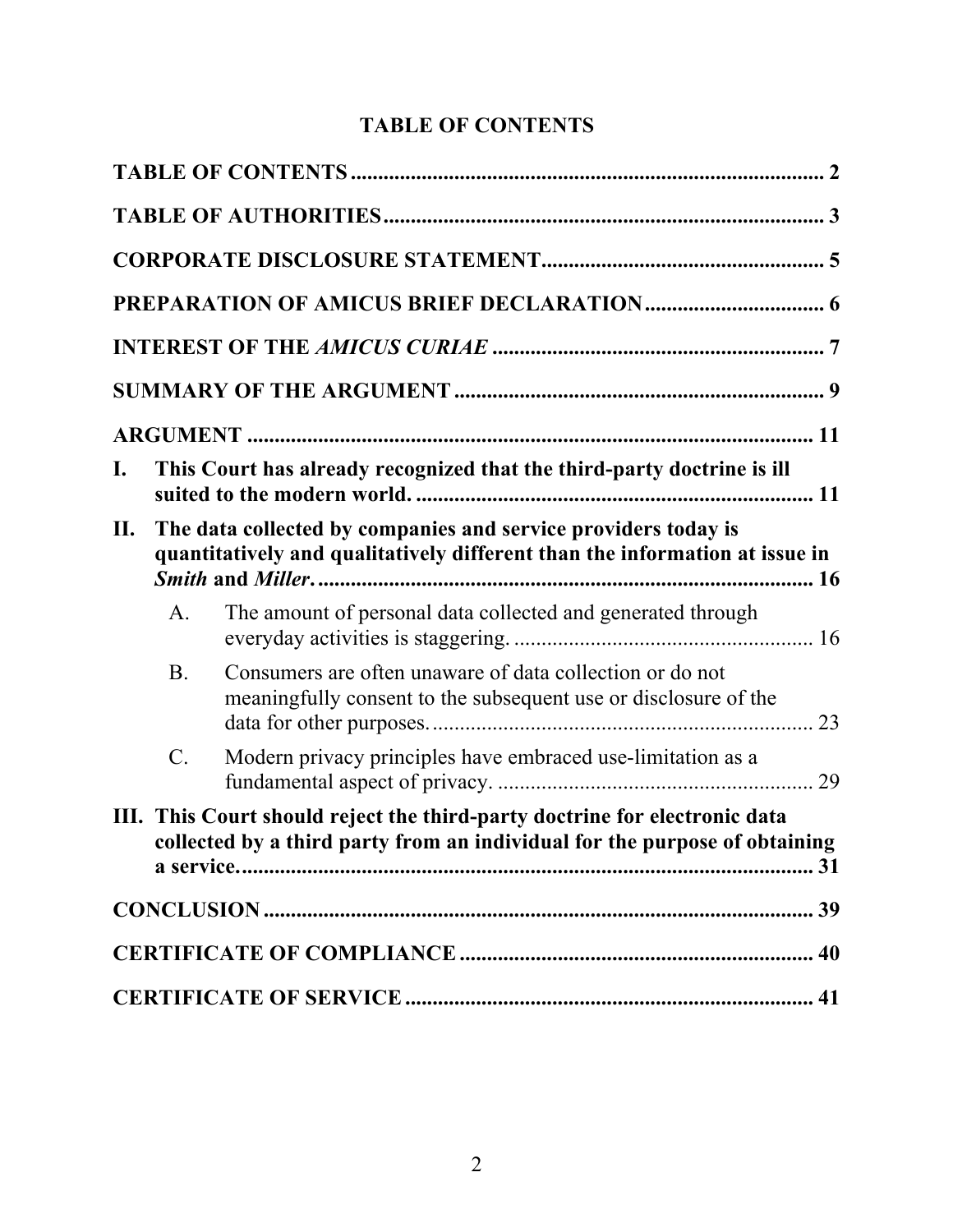# **TABLE OF AUTHORITIES**

## **Cases**

| Arizona v. Google,                                                                            |    |
|-----------------------------------------------------------------------------------------------|----|
| Commonwealth v. Augustine,                                                                    |    |
| $EPIC$ v. $AccuWeather$ ,                                                                     |    |
| In re Google Location History Litigation,                                                     |    |
|                                                                                               |    |
| Smith v. Maryland, 442 U.S. 735 (1979) (Marshall, J., dissenting) 13                          |    |
| United States v. Giordano,                                                                    |    |
| United States v. Jones,<br>545 U.S. 400 (Sotomayor, J., concurring) (2011) 13, 14, 32, 33, 35 |    |
| <b>Statutes</b>                                                                               |    |
|                                                                                               |    |
| The Cable Communications Policy Act of 1984                                                   |    |
|                                                                                               |    |
| The Privacy Act of 1974                                                                       |    |
| <b>Other Authorities</b>                                                                      |    |
| Aine Cain, Amazon's Online Grocery Sales Tripled as People Stayed Home                        |    |
| Aleecia M. McDonald and Lorrie Faith Cranor, The Cost of Reading Privacy                      | 25 |
| Alexis C. Madrigal, Reading the Privacy Policies You Encounter in a Year                      |    |
| Ali Winston, The NYC Subway's New Tap-to-Pay System has a Hidden                              | 38 |
| Arielle Pardes, How to Manage Your Privacy on Fitness Apps, Wired (Jan.                       |    |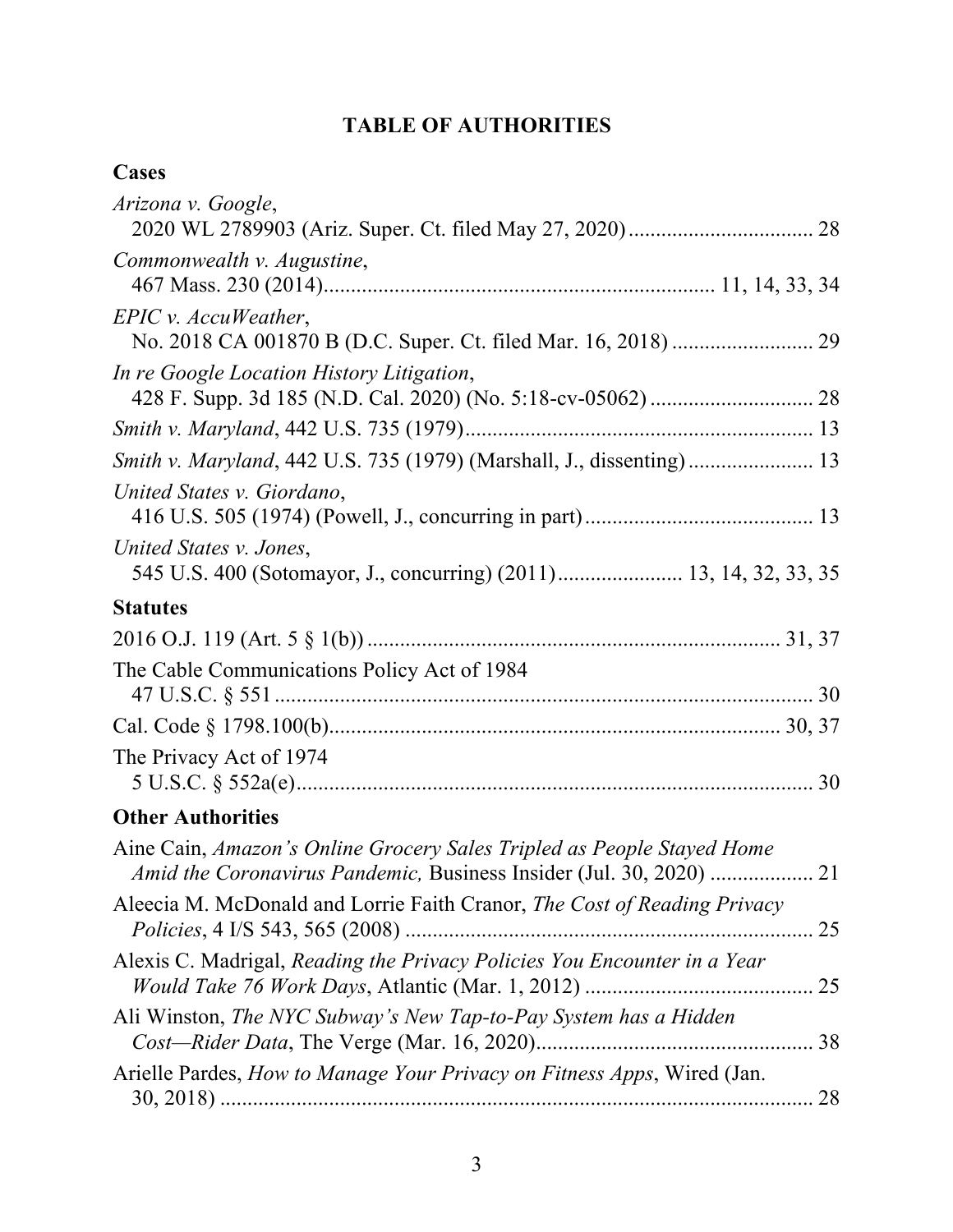| Brook Auxier et al., Americans and Privacy: Concerned, Confused and<br>Feeling Lack of Control Over Their Personal Information, Pew Res. Ctr.       |    |
|-----------------------------------------------------------------------------------------------------------------------------------------------------|----|
| Complaint for EPIC, In re Google Purchase Tracking, Fed. Trade Comm'n                                                                               |    |
| Coresight Research, US Online Grocery Survey 2019 (May 14, 2019)  21                                                                                |    |
| Debra Cassens Weiss, Chief Justice Roberts Admits He Doesn't Read the                                                                               |    |
| Doug Gross, Apple Trademarks 'There's an App for That,' CNN (Oct. 12,                                                                               |    |
| Emily A. Vogels, About One-in-Five Americans Use a Smart Watch or                                                                                   |    |
|                                                                                                                                                     |    |
| Frank Holland, Amazon is Delivering Nearly Two-Thirds of Its Own Packages<br>as E-commerce Continues Pandemic Boom, CNBC (Aug. 13, 2020) 21         |    |
| Gilad Edelman, Can the Government Buy Its Way Around the Fourth                                                                                     |    |
| Goodbye, CharlieCard: MBTA Approves \$723M to Modernize Fare                                                                                        |    |
| GPS, Maps, and Location Services, Square (last accessed Oct. 2, 2020 at 3:11                                                                        | 23 |
| Jennifer Valentino-Devries et al., Your Apps Know Where You Were Last<br>Night, and They're Not Keeping It Secret, N.Y. Times (Dec. 10, 2018) 22    |    |
| Joanna Stern, To Read New GDPR Privacy Policies You'll Need a Football                                                                              | 25 |
| Joseph Cox, It's a Huge Pain to Get Square to Unlink Your Email From Your                                                                           |    |
| Julia Appleby, Your Wake-Up Call on Data-Collecting Smart Beds and Sleep                                                                            |    |
| Kaveh Waddell, Some Developers Don't Know What Their Apps Do with                                                                                   |    |
| Lisa Eadicicco, Fithit Just Launched a New Smartwatch that Can Tell How<br>Stressed You Are, Beating Apple to the Punch, Business Insider (Aug. 25, |    |
| Mary Madden and Lee Raine, Americans' Attitudes About Privacy, Security                                                                             |    |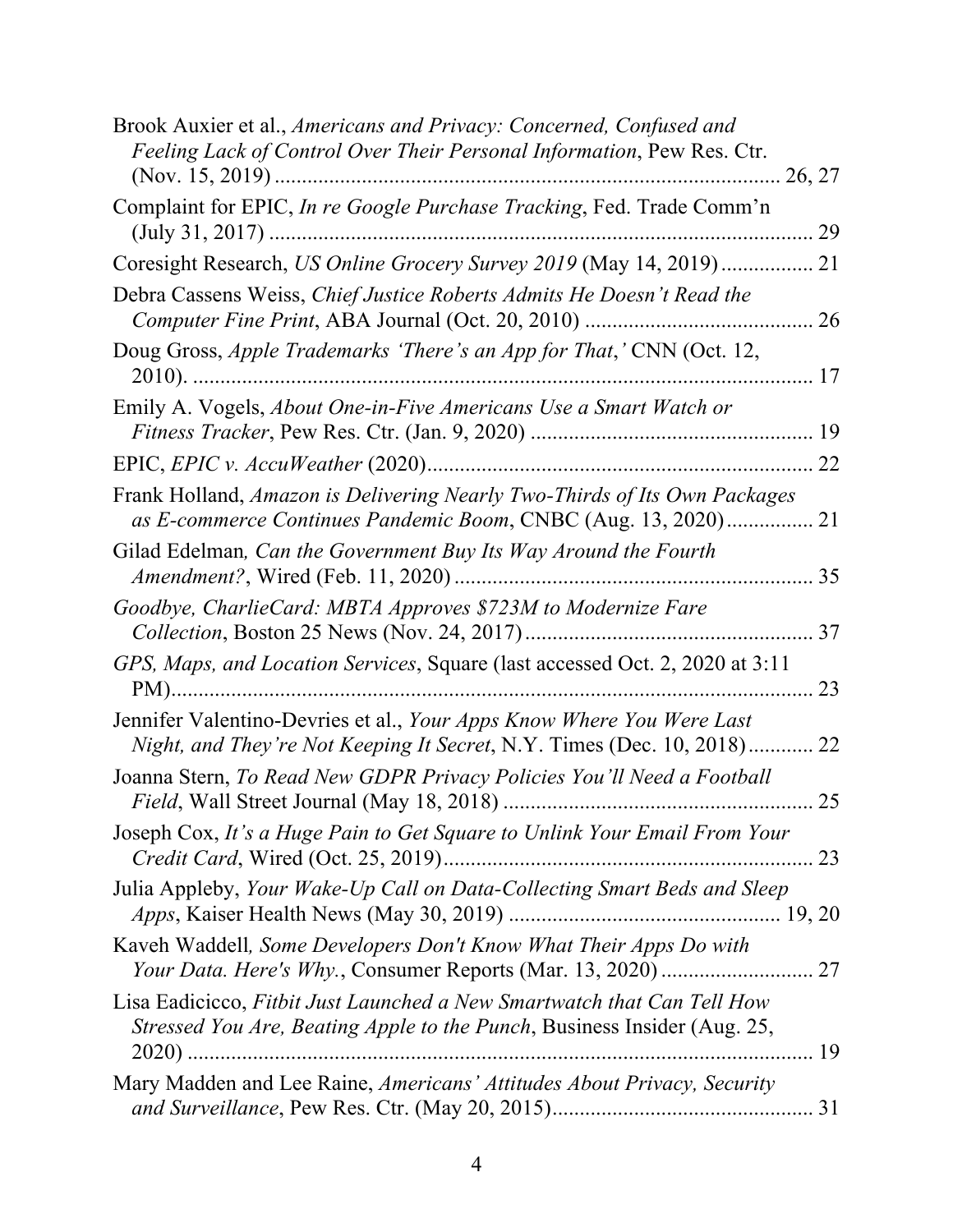| Mega Rajagopalan, Period Tracker Apps Used by Millions of Women Are<br>Sharing Incredibly Sensitive Data with Facebook, Buzzfeed News (Sept. 9, |    |
|-------------------------------------------------------------------------------------------------------------------------------------------------|----|
|                                                                                                                                                 |    |
| Neil Richards and Woodrow Hartzog, Privacy's Trust Gap, 126 Yale L.J. 908                                                                       | 24 |
| Neil Richards and Woodrow Hartzog, The Pathologies of Digital Consent, 94                                                                       | 24 |
| Paul Ohm, The Rise and Fall of Invasive ISP Surveillance, 2009 Univ. Ill. L.                                                                    | 22 |
| Ryan Nakashima, AP Exclusive: Google Tracks Your Movements, Like It or                                                                          | 28 |
| Sapna Maheshwari, That Game on Your Phone May Be Tracking What                                                                                  |    |
| Sarah Jeong, Turning the Specter of Internet Surveillance into Art, The Verge                                                                   | 25 |
|                                                                                                                                                 |    |
| Todd Haselton, Amazon Keeps Track of Every Purchase You've Ever Made                                                                            | 21 |
| U.S. Dep't of Health, Education, & Welfare, Records, Computers and the                                                                          | 30 |
| Uri Benoliel and Schmuel I. Becher, The Duty to Read the Unreadable, 60                                                                         | 26 |
| Welltory, Ultimate Guide to 111 Health & Wellness Apps, Medium (Dec. 20,                                                                        |    |

## **CORPORATE DISCLOSURE STATEMENT**

Pursuant to Supreme Judicial Court Rule 1:21, *amicus curiae* Electronic Privacy Information Center ("EPIC") states that it is a District of Columbia corporation with no parent corporation or publicly held company with a 10 percent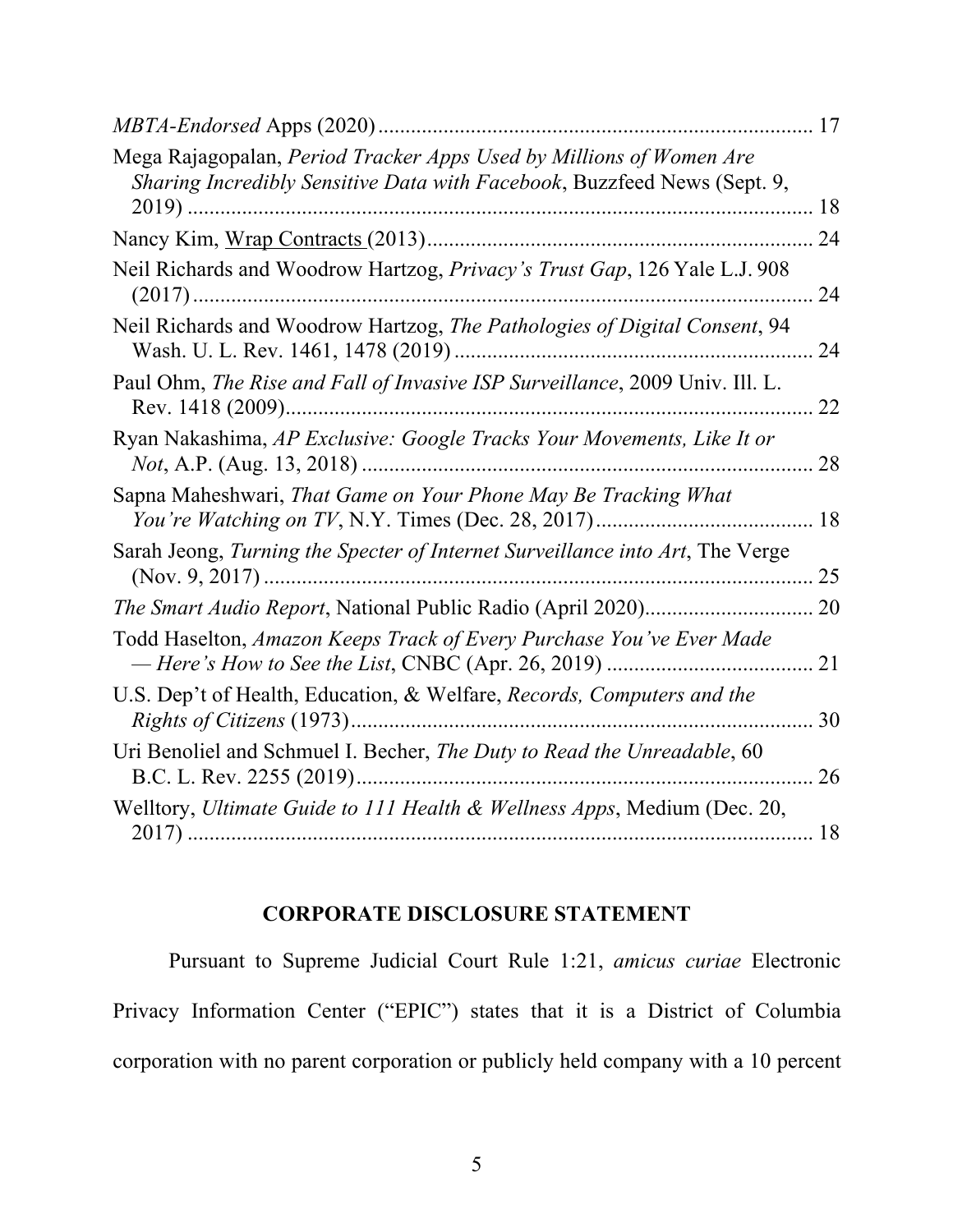or greater ownership interest. EPIC is a non-profit, non-partisan corporation, organized under section 501(c)(3) of the Internal Revenue Code.

### **PREPARATION OF AMICUS BRIEF DECLARATION**

Pursuant to Appellate Rule 17(c)(5), *amicus* declares that:

- (a) No party or party's counsel authored this brief in whole or in part;
- (b) No party or party's counsel contributed money to fund preparing or submitting the brief;
- (c) No person or entity other than the *amicus curiae* contributed money that was intended to fund preparing or submitting a brief; and
- (d) Counsel has not represented any party in this case or in proceedings involving similar issues, or any party in a case or legal transaction at issue in the present appeal.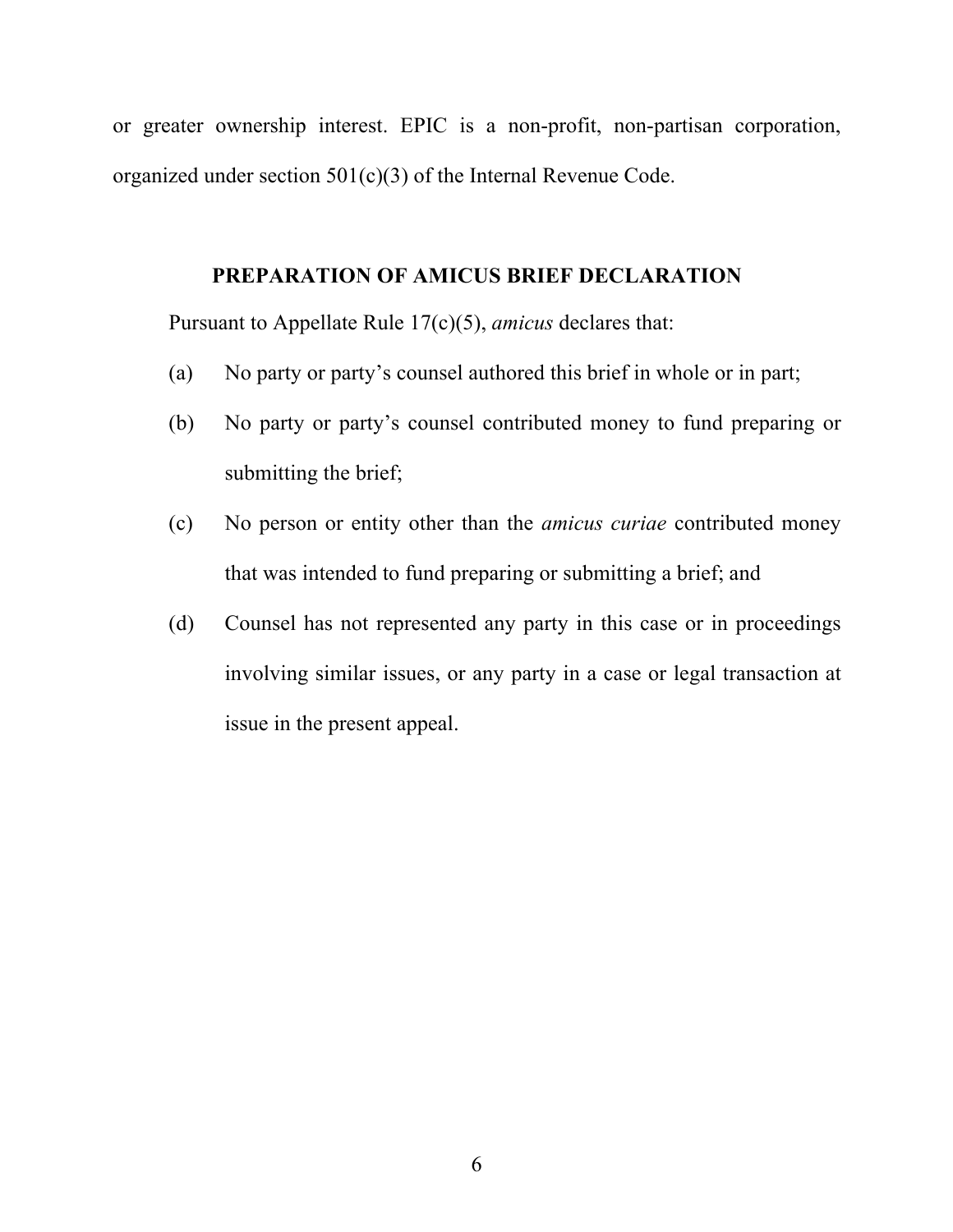#### **INTEREST OF THE** *AMICUS CURIAE*

The Electronic Privacy Information Center ("EPIC") is a public interest research center in Washington, D.C., established in 1994 to focus public attention on emerging privacy issues. 1

EPIC routinely participates as *amicus curiae* in cases concerning the impact of emerging technologies and data collection practices on constitutional rights and civil liberties. In particular, EPIC has argued that a warrant should be required under the Fourth Amendment and its state constitutional equivalents for government access to personal data, even if that data is held by a third party. *See, e.g.,* Brief for EPIC et al. as *Amici Curiae* Supporting Petitioner, *Carpenter v. United States*, 138 S. Ct. 2206 (2018) (No. 16-402) (arguing that technological changes since the era of analog phones justify departing from the third-party doctrine); Brief for EPIC et al. as *Amici Curiae* Supporting Petitioner, *Riley v. California*, 573 U.S. 373 (2014) (No. 13-132) (arguing that, because modern cell phone technology provides access to an extraordinary amount of personal data, a warrantless search of a person's cell phone is a substantial and unnecessary infringement of privacy); Brief for EPIC et al. as *Amici Curiae* Supporting Respondent, *United States v. Jones*, 565 U.S. 400 (No. 10-1259) (arguing that

<sup>1</sup> EPIC Appellate Advocacy Fellow Melodi Dincer and EPIC Domestic Surveillance Fellow Jacob Wiener contributed to this brief.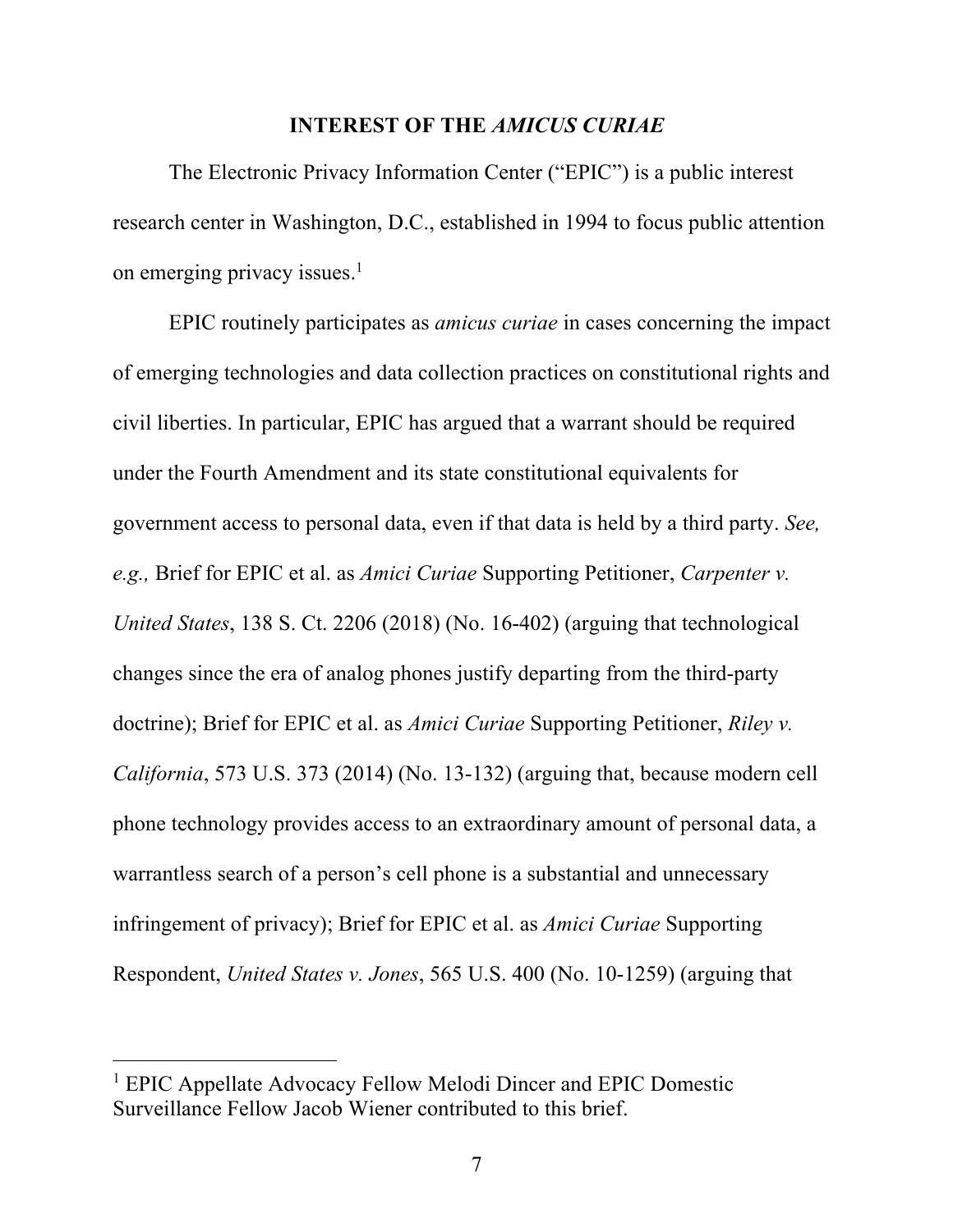warrantless GPS surveillance by law enforcement enables mass surveillance of the public while operating vehicles on public roads); Brief for EPIC as *Amici Curiae* Supporting Appellant, *Anibowei v. Wolf*, (5th Cir. 2020) (No. 20-1005) (arguing against warrantless searches of the contents of a person's cellphone by law enforcement at the U.S. border).

EPIC has also filed *amicus* briefs before the Supreme Judicial Court on important privacy issues including improper warrantless searches. *See, e.g.*, Brief for EPIC as *Amicus Curiae* Supporting Appellant, *Commonwealth v. White*, 475 Mass. 583 (2016) (arguing that police must obtain a warrant before a school may turn over a student's cell phone); Brief for EPIC as *Amicus Curiae* Supporting Appellant, *Commonwealth v. Connolly*, 454 Mass. 808 (2009) (warning the court of the dangers of warrantless surveillance from GPS tracking systems).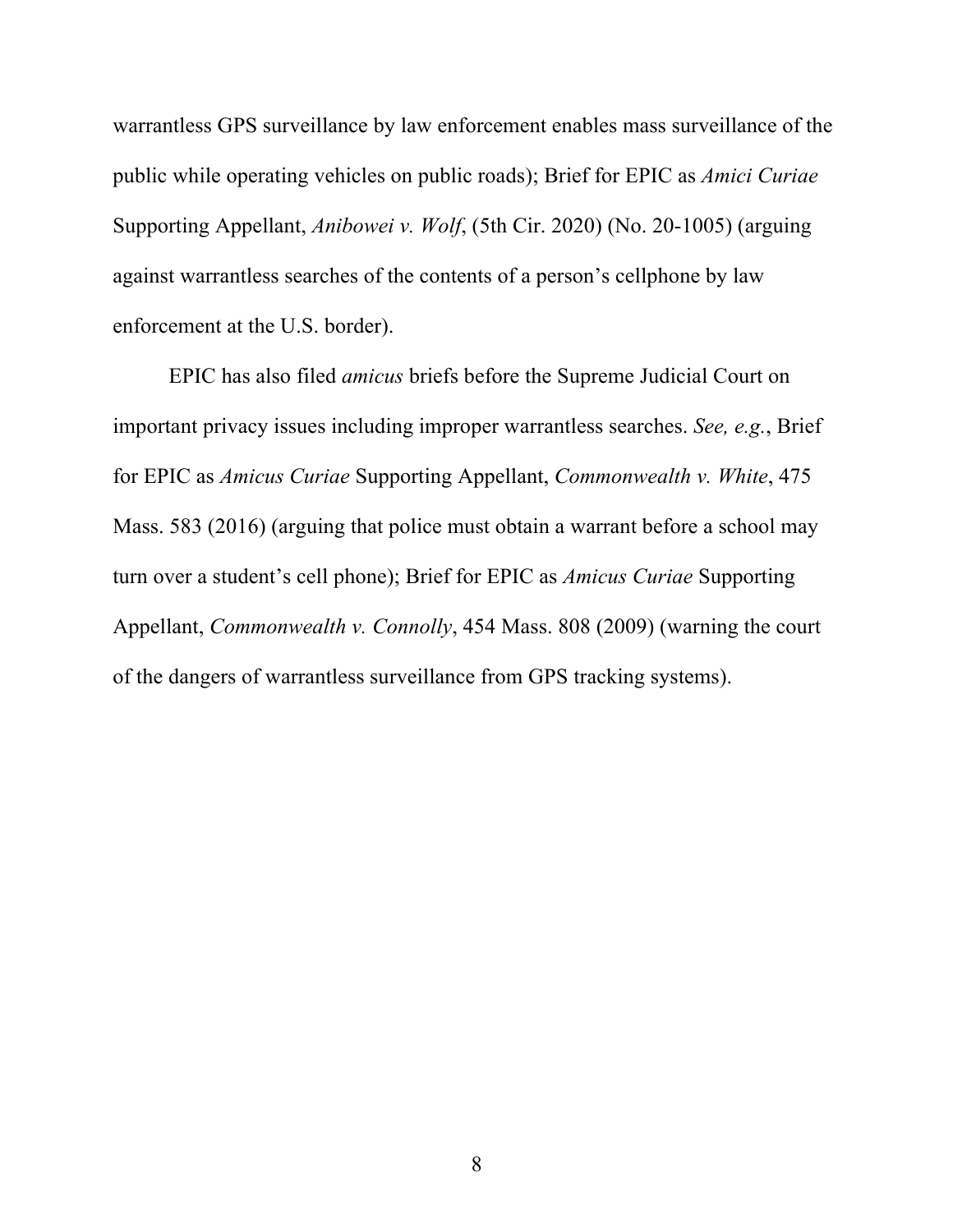#### **SUMMARY OF THE ARGUMENT**

This case concerns the warrantless collection of personal data held by the Massachusetts Bay Transportation Authority ("MBTA"), but its implications stretch far beyond that. The Court's decision in this case ultimately turns on whether and how broadly it adopts the third-party doctrine. EPIC respectfully argues that this Court should reject the third-party doctrine and prohibit the warrantless collection of personal data held by the MBTA and other entities given that individuals must necessarily disclose their personal information to this and other third parties in order to participate in modern society.

Since the Court's 2014 decision to protect cell phone location records in *Commonwealth v. Augustine*, it has become even more difficult for individuals to use services that are essential in the Commonwealth without disclosing their personal data. Companies have ramped up collection of personal information through kiosks and terminals, websites, smartphone apps, wearable devices, and internet-enabled home goods. Consumers today are largely unaware of the volume and sensitivity of data collected about them. Few, if any, would expect the information from the casual tap of a Charlie Card would end up in the hands of law enforcement. And even when individuals knowingly disclose personal information to the businesses or providers with which they transact, they expect their data to be used only for the limited purposes associated with that service. This expectation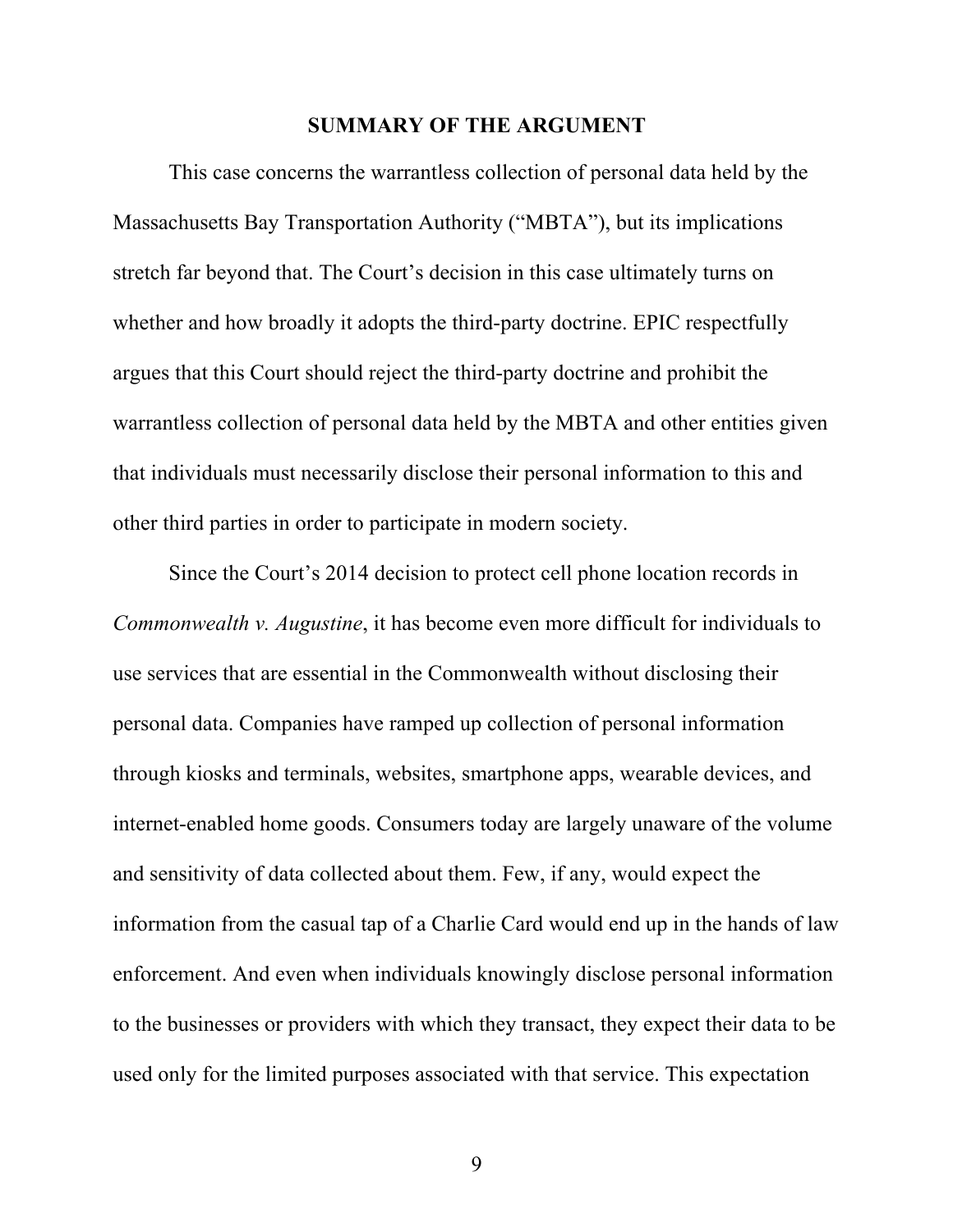aligns with basic principles of data privacy. Data privacy law recognizes that, when an individual provides personal information to a third party for a limited purpose, the individual consents to the use of the personal information for only that limited purpose. Individuals do not expect, and do not consent to, third parties using or disclosing their data for other purposes—and that includes law enforcement.

The third-party doctrine is inconsistent with this fundamental principle of data privacy law, and the warrantless collection of personal data from third parties violates the reasonable expectation of privacy. This case provides the Court with an excellent opportunity to reject the third-party doctrine and to incorporate fundamental privacy principles into the reasonable expectation of privacy analysis. By rooting a decision in the actual expectations of individuals and the underlying privacy law principles, the Court can ensure that privacy is protected even as many aspects of daily life become inextricably linked with digital services. If the Court fails to reject the third-party doctrine now, the right to privacy will rapidly disappear as data-driven technologies and services proliferate. The third-party doctrine is an ancient relic of a bygone era. The time has come to lay it to rest.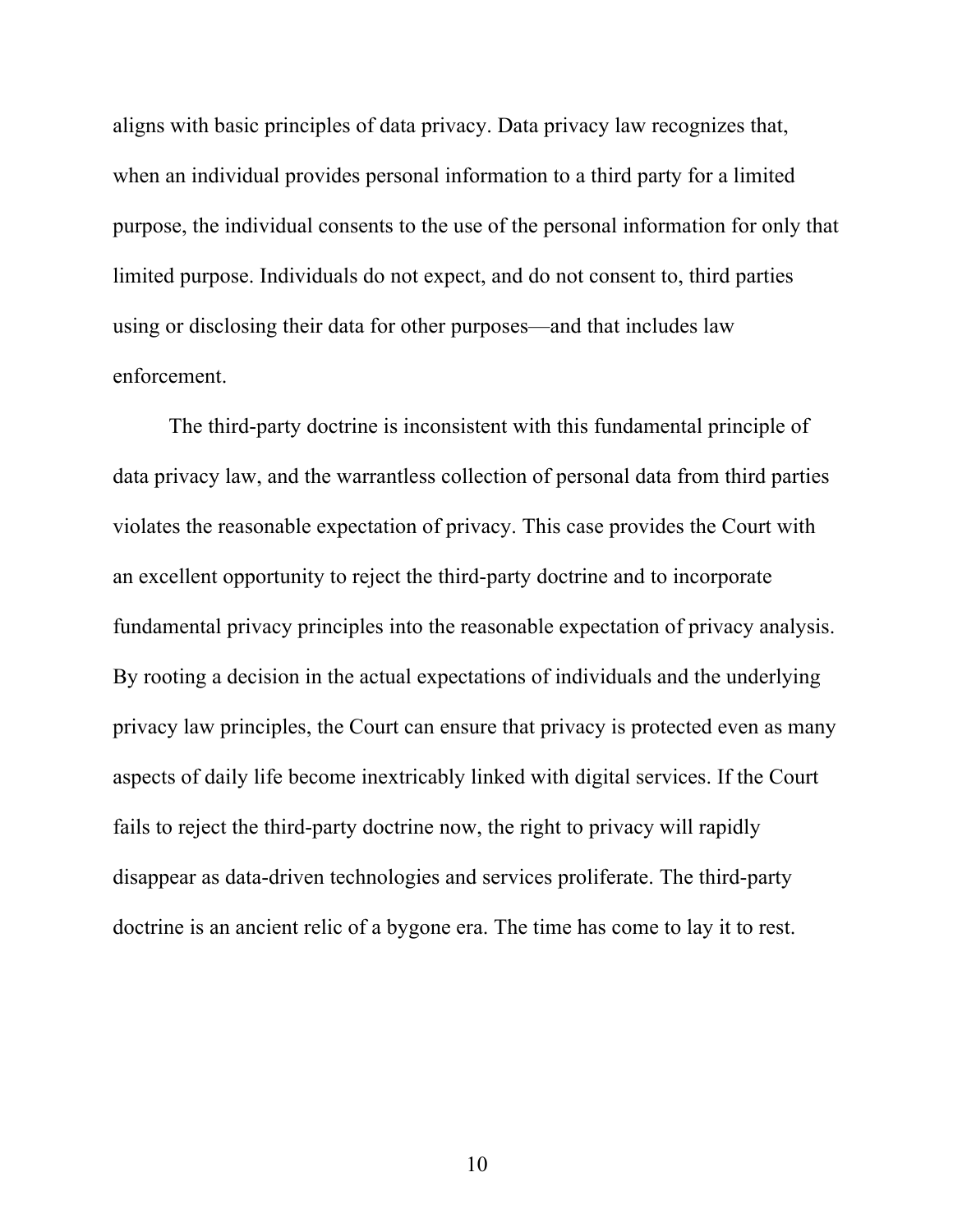#### **ARGUMENT**

## **I. This Court has already recognized that the third-party doctrine is ill suited to the modern world.**

In *Commonwealth v. Augustine*, 467 Mass. 230 (2014), this court took an important step toward rejecting the third-party doctrine for one of the most sensitive types of electronic information: location data. The Court recognized that cell site location information ("CSLI") is not "knowingly provided to the telephone company" and that "[n]o cellular telephone user . . . voluntarily conveys CSLI to his or her cellular service provider." *Id.* at 250. This preceded the U.S. Supreme Court's decision on similar lines in *Carpenter v. United States*, 138 S. Ct. 2206 (2018), and the Supreme Court's decision there similarly focused on the absence of the consumer's "voluntary exposure" of his data. *Id.* at 2220. The Court also reasoned in *Augustine* that the law should not allow warrantless collection of a "very detailed and extensive information about the individual's 'comings and goings' in both public and private places." *Augustine*, 467 Mass. at 251. The collection of Charlie Card data from MBTA in this case implicates similar privacy interests. <sup>2</sup> A rider who taps their card to get on the T does not know that they are

 $2$  Each Charlie Card contains a serial number. These numbers are associated with a cardholder when they register their card with the MBTA. Each time a card is used to access public transit, the MBTA collects point-of-entry data. Appellant received a student pass card through the M-7 program, which requires schools to register the serial number of each card provided to students with the MBTA. At the police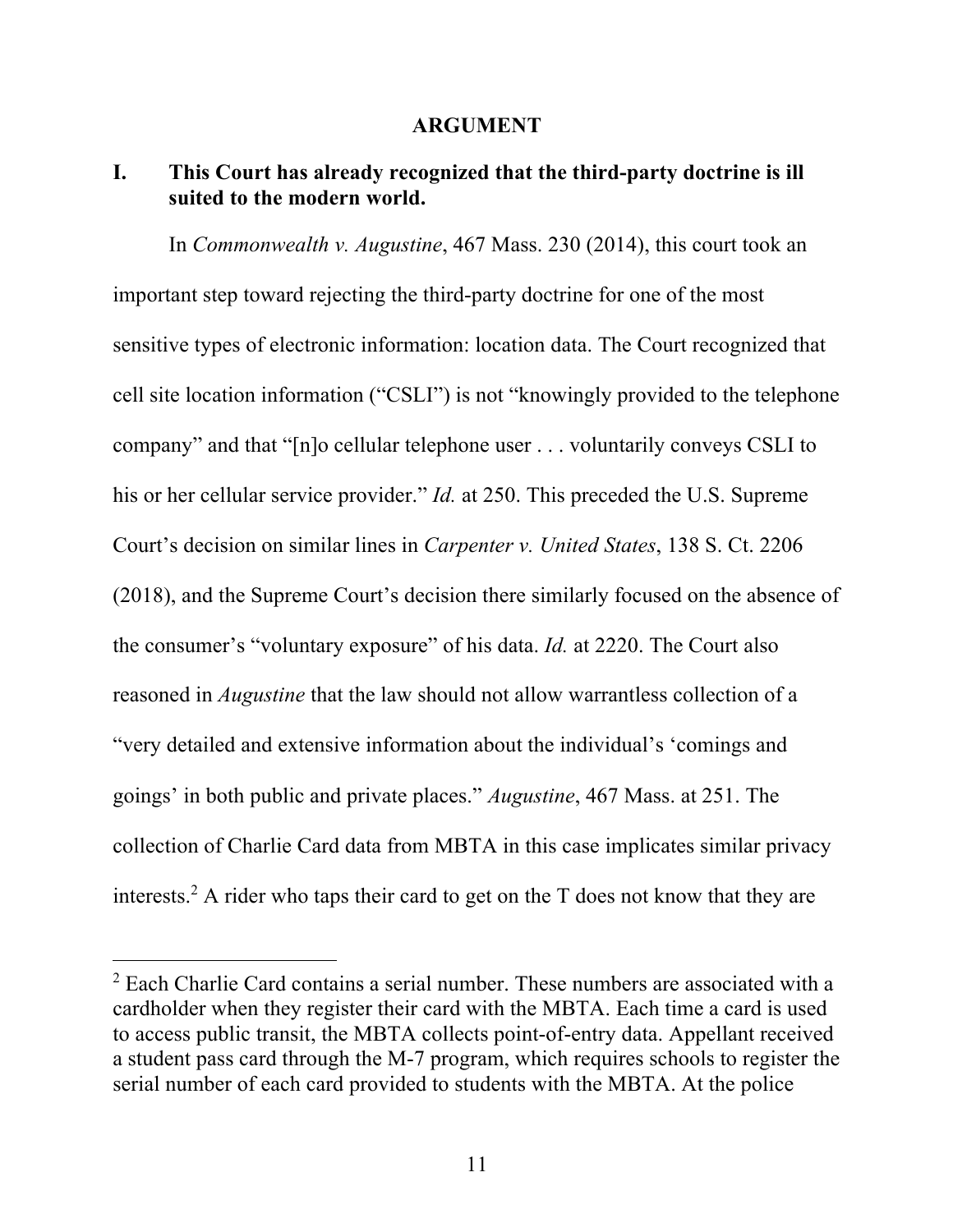creating a time-stamped record of their location that will later be disclosed by MBTA to law enforcement without a warrant. Like GPS and cell phone location records, these Charlie Card logs can be used to track an individual's movements over time. And a rider does not voluntarily disclose this location data because card swipes are necessary for most riders who use the MBTA.

This Court could decide the third-party doctrine question in this case based on its reasoning in *Augustine*. But the Court should take this opportunity to clearly reject the third-party doctrine as applied to modern data collection. There is a fundamental flaw in the third-party doctrine, a flaw that this Court recognized may require complete reconsideration of the doctrine: the misconception that disclosing personal data in order to obtain a service means that the individual assumes the risk that the company or service provider can and will do whatever it wants with that data. That is not a fair or reasonable assumption under modern privacy law and practice; individuals demand and are entitled to much greater care and limitation in the handling of their personal information.

The third-party doctrine was created at a time when data protection law in its modern form did not exist, and data collection practices were limited based on the available technologies and current business practices. The information at issue in

officer's request, the MBTA used Appellant's card's serial number to trace his movements on public transit with MBTA data. This data also allowed officers to access video recordings of the stations Appellant had visited.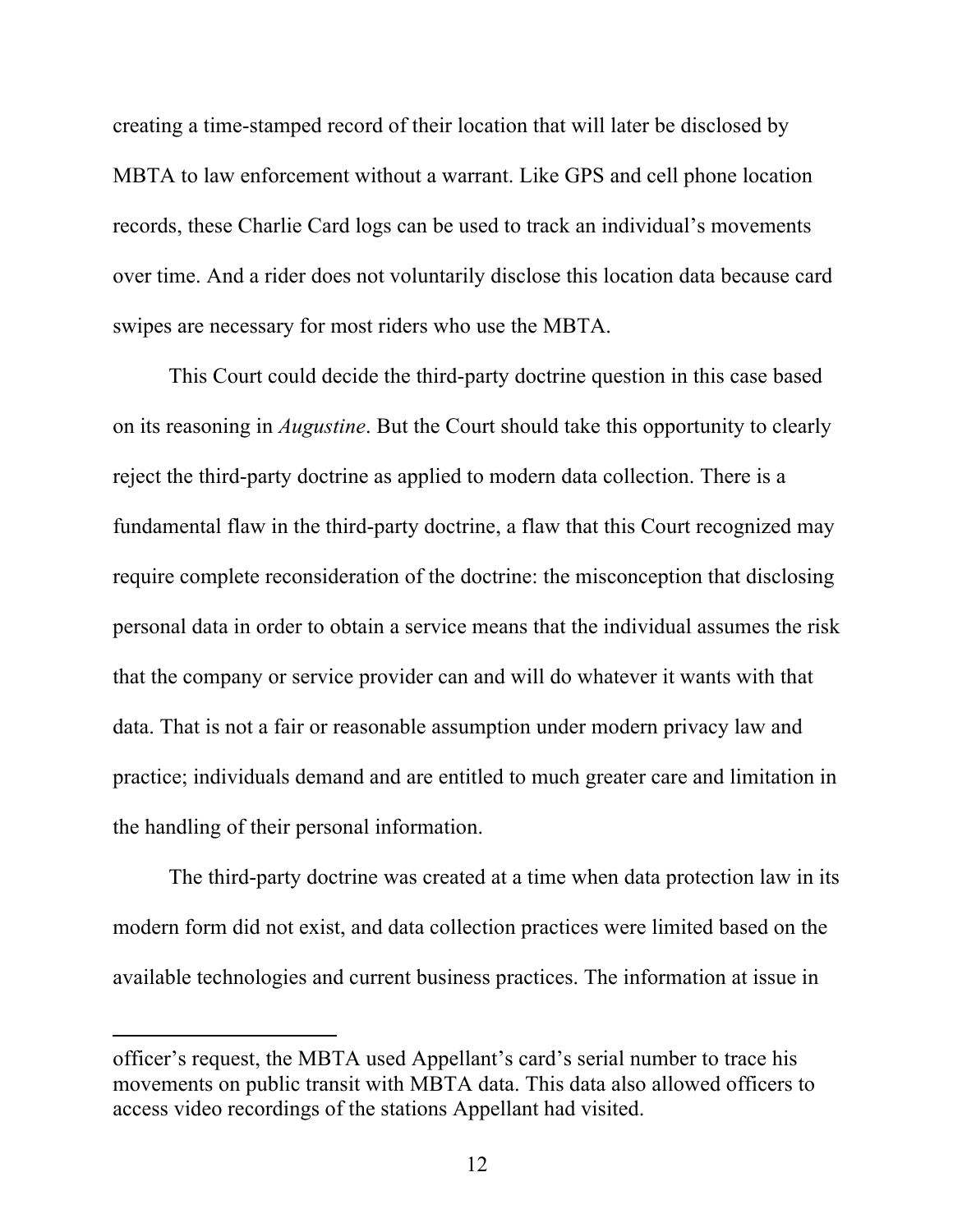*Smith v. Maryland*, 442 U.S. 735 (1979), for example, was extremely limited consisting only of basic dialing and routing information for landline telephone calls. <sup>3</sup> But even when *Smith* was decided in 1979, the Supreme Court was sharply divided over the conclusion that this information could be obtained without a warrant. Justices Brennan, Marshall, and Stewart dissented. Justice Marshall in his dissent channeled the nascent principles of data privacy law when he wrote that "[t]hose who disclose certain facts to a bank or phone company for a limited business purpose need not assume that this information will be released to other persons for other purposes." *Id.* at 749 (Marshall, J., dissenting).

Three decades later, Justice Sotomayor echoed Justice Marshall, rejecting the assumption that "all information voluntarily disclosed to some member of the public for a limited purpose is, for that reason alone, disentitled to Fourth Amendment protection." *United States v. Jones*, 545 U.S. 400, 418 (Sotomayor, J., concurring) (2011). Justice Sotomayor's solo concurrence in *Jones* bridged the gap between the Court's majority opinion, which reasoned that the warrantless attachment and use of a GPS tracker to monitor a car over the course of a month

<sup>3</sup> The "pen register" device at issue in *Smith* was "a mechanical device attached to a given telephone line and usually installed at a central telephone facility. It record[ed] on a paper tape all numbers dialed from that line. It [did] not identify the telephone numbers from which incoming calls originated, nor [did] it reveal whether any call, either incoming or outgoing, was completed." *United States v. Giordano*, 416 U.S. 505, 549 n.1 (1974) (Powell, J., concurring in part).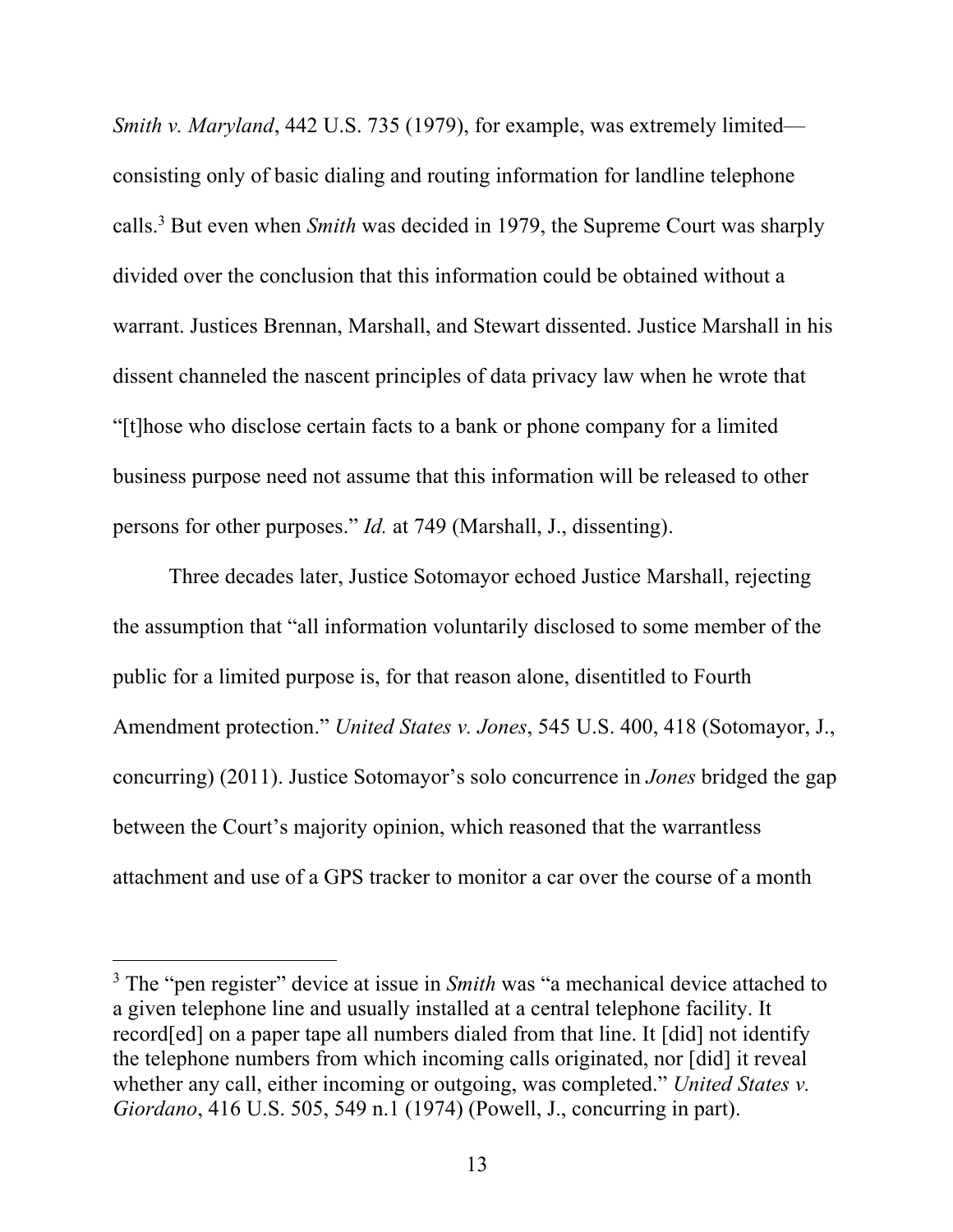was a *trespassory* search that violated the Fourth Amendment, and the concurring opinions of the remaining Justices who reasoned that tracking an individual's location over time violated their reasonable expectation of privacy. Justice Sotomayor explained that the third-party doctrine's approach was "ill suited to the digital age, in which people reveal a great deal of information about themselves to third parties in the course of carrying out mundane tasks." *Id.* at 417.

But even after *Jones*, many courts were hesitant to adopt the approach outlined by the five Justices in concurrence. This Court did echo reasoning in *Augustine*, declaring that "the rapid expansion in the quantity of third-party data generated through new technologies raises important questions about the continued viability of the third-party doctrine in the digital age." 467 Mass. 230, 252 n.35 (2014). The Court quoted Justice Sotomayor, declaring that, soon, "it may be necessary to reconsider the premise that an individual has no reasonable expectation of privacy in information voluntarily disclosed to third parties." *Id*. (quoting *Jones*, 545 U.S. 400, 417 (Sotomayor, J., concurring)). But the Court stopped short of rejecting the third-party doctrine altogether, and instead made a narrower holding based on the privacy interests at stake in cell phone location data.

In the years since this Court ruled in *Augustine*, the collection and use of personal data has increased exponentially and the need for greater privacy protection has become clear. The time has come to set aside the third-party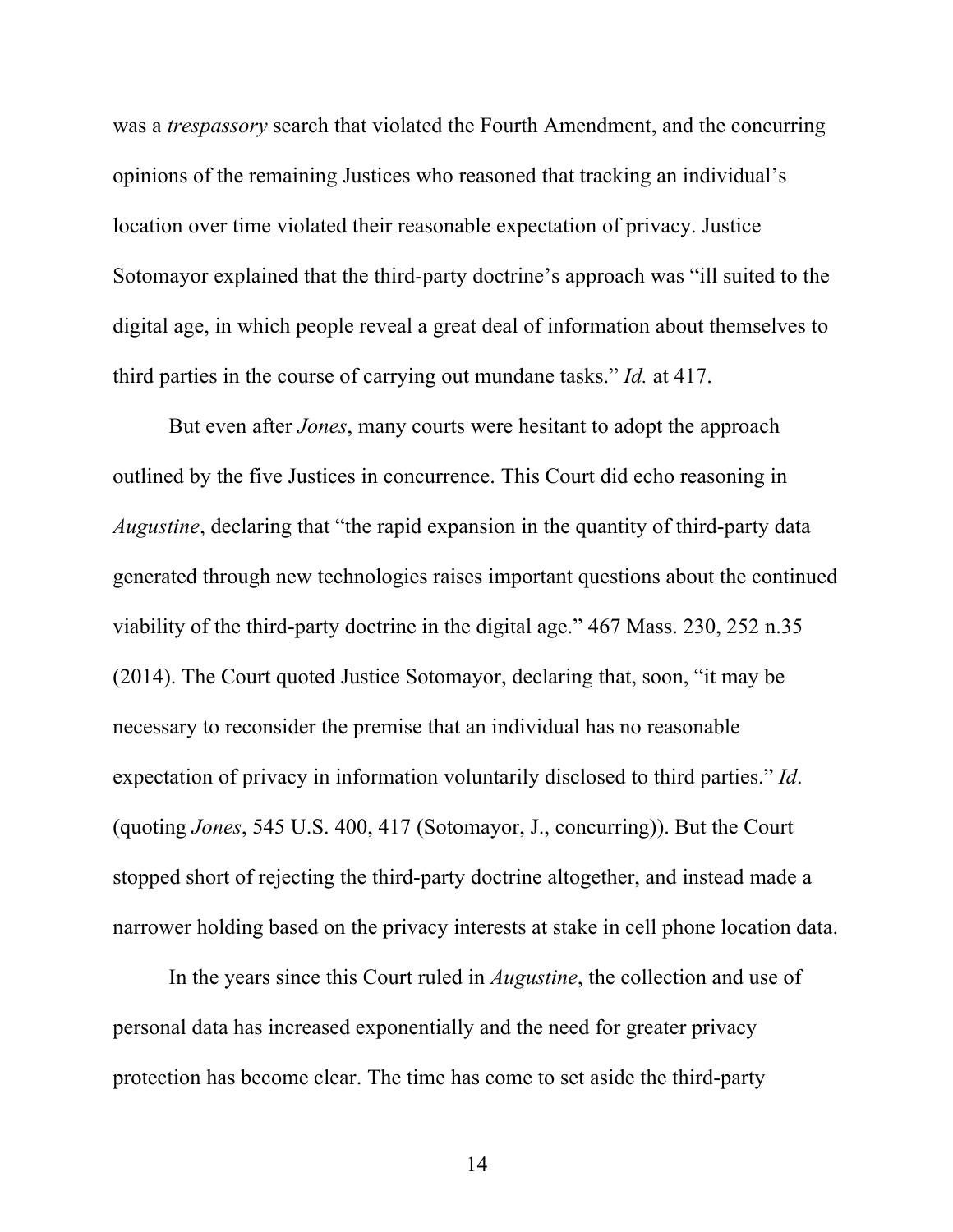doctrine and adopt a more protective warrant requirement to restrict the collection personal data. Companies, schools, transit agencies, and other entities now routinely collect and store vast amounts of personal data during the course of providing essential services and routine interactions with individuals. It is simply not possible to live life without being subject to data collection, and no one should be forced to do so to protect their privacy. Everyday objects like watches, beds, and appliances generate data that was previously unknowable and is now being collected and stored by companies. This information is typically disclosed by the individual for the purpose of obtaining a service. Other information might be incidentally collected by the company while providing the service. But no matter how the data is obtained, individuals expect the data is only to be used for the specified purposes, and not made available to any person or government official on a whim. This fundamental principle of data privacy law respects and enables the individual's right to control how their data is used and whether it is disclosed after it is collected by a company. And data collectors have the obligation to comply with these limitations and refrain from more expansive uses or disclosures absent express consent. The constitutional right to privacy should apply these modern principles—otherwise our civil rights will be quickly eroded by the ongoing evolutions of technology and business practices.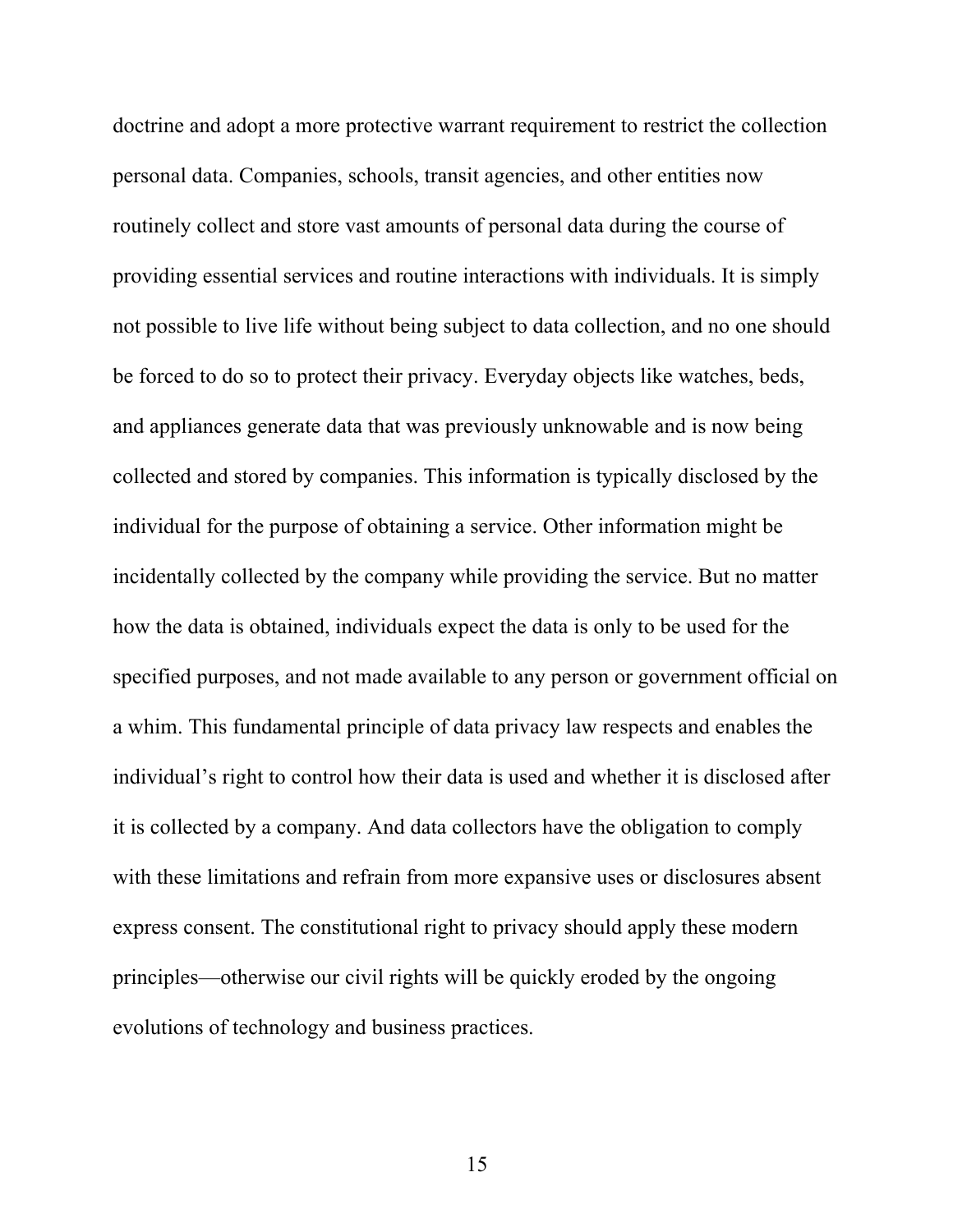## **II. The data collected by companies and service providers today is quantitatively and qualitatively different than the information at issue in** *Smith* **and** *Miller***.**

Courts are only now coming to grips with how technological and societal changes have altered the most basic premises about what is reasonable and expected when it comes to the collection, use, and disclosure of personal information. More data is created and collected during routine activities today than the Supreme Court could have conceived of in the 1970s. And recent Supreme Court decisions have made clear that this technological and societal shift weighs in favor of stronger constitutional privacy protections. Specifically, the vast quantities of personal data generated by cell phones and other computing devices combined with the uniquely sensitive quality of data that can now reveal every facet of an individual's life require a rethinking of traditional exceptions to the warrant requirement (like the search-incident-to-arrest exception and the third-party doctrine). Furthermore, the widespread adoption of fundamental privacy principles should inform the scope of the constitutional right.

## **A. The amount of personal data collected and generated through everyday activities is staggering.**

The advent and broad adoption of smartphones and other computing devices has made many tasks quicker and easier but has also led to the creation and proliferation of personal data in every facet of life. The common phrase, "There's an app for that," is an officially trademarked slogan that has become the ultimate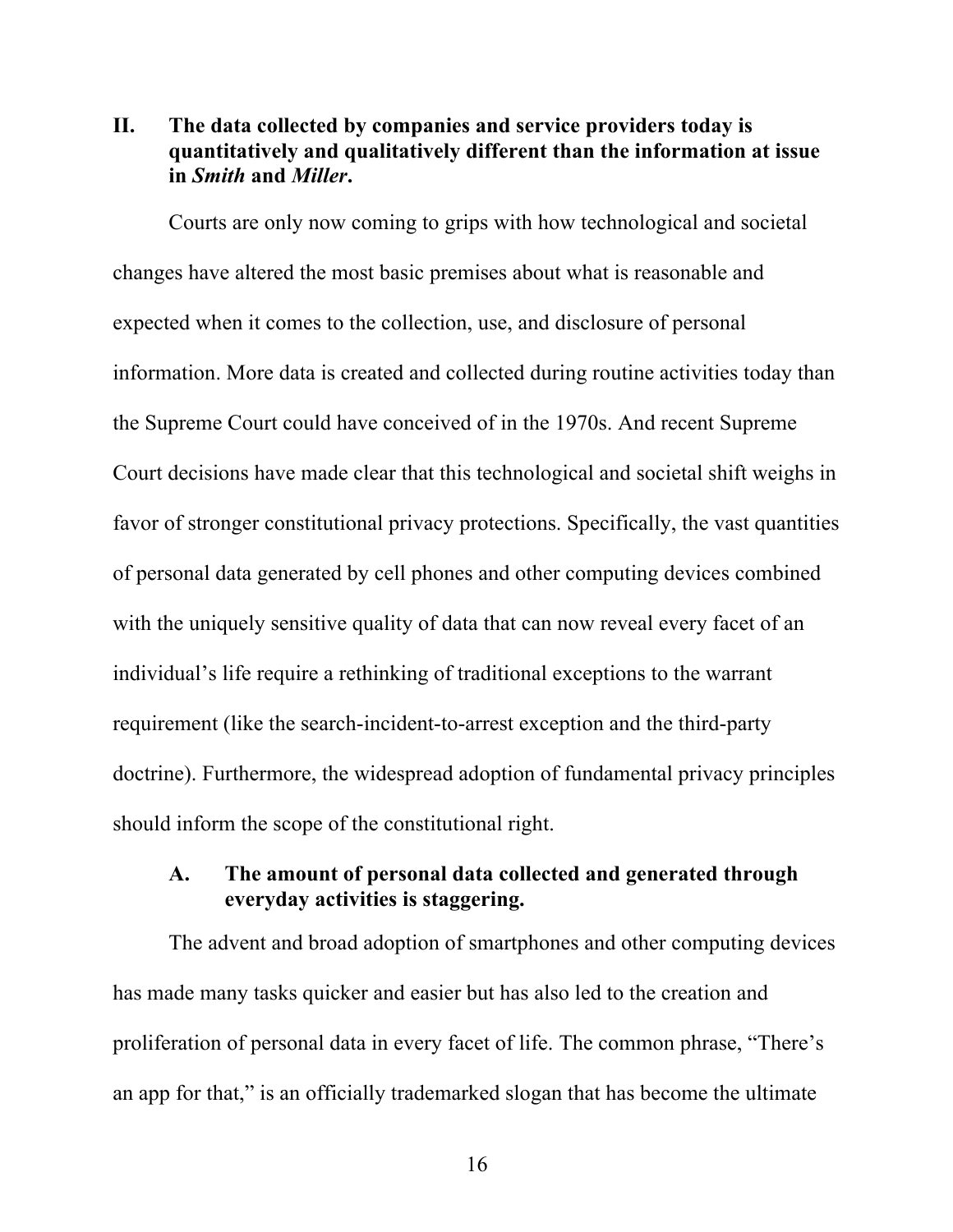siren call of our times. *See* Doug Gross, *Apple Trademarks 'There's an App for That*,<sup>*'*</sup> CNN (Oct. 12, 2010).<sup>4</sup> Apps are used to access financial accounts, entertainment, educational content, and even public facilities and benefits. Public transit authorities are not immune from this trend—the MBTA already offers a variety of apps to riders including an app that replaces tickets on the commuter rail*. MBTA-Endorsed* Apps (2020). <sup>5</sup> But while these apps and other digital tools can increase the ease of access to MBTA and other services, there is a growing recognition that such broad data collection poses substantial risk to individuals if there are not adequate legal protections.

One area where data collection has expanded is through smartphone apps. These apps collect data from users directly and in some cases enable third parties to collect data even without their users' knowledge. These apps not only create vast quantities of data, but they also collect sensitive data that never would have existed in the analog world. For example, health monitoring apps offer "access to a category of information otherwise unknowable." *Carpenter v. United States*, 138 S. Ct. 2206, 2218 (2018). The universe of health and wellness includes apps for sleep tracking, sunlight exposure for vitamin-D monitoring, diet-tracking, skincare tracking, meditation, sex tracking, period monitoring, and more. *See* Welltory,

<sup>&</sup>lt;sup>4</sup> https://www.cnn.com/2010/TECH/mobile/10/12/app.for.that/index.html.<br><sup>5</sup> https://www.mbta.com/mbta-endorsed-apps.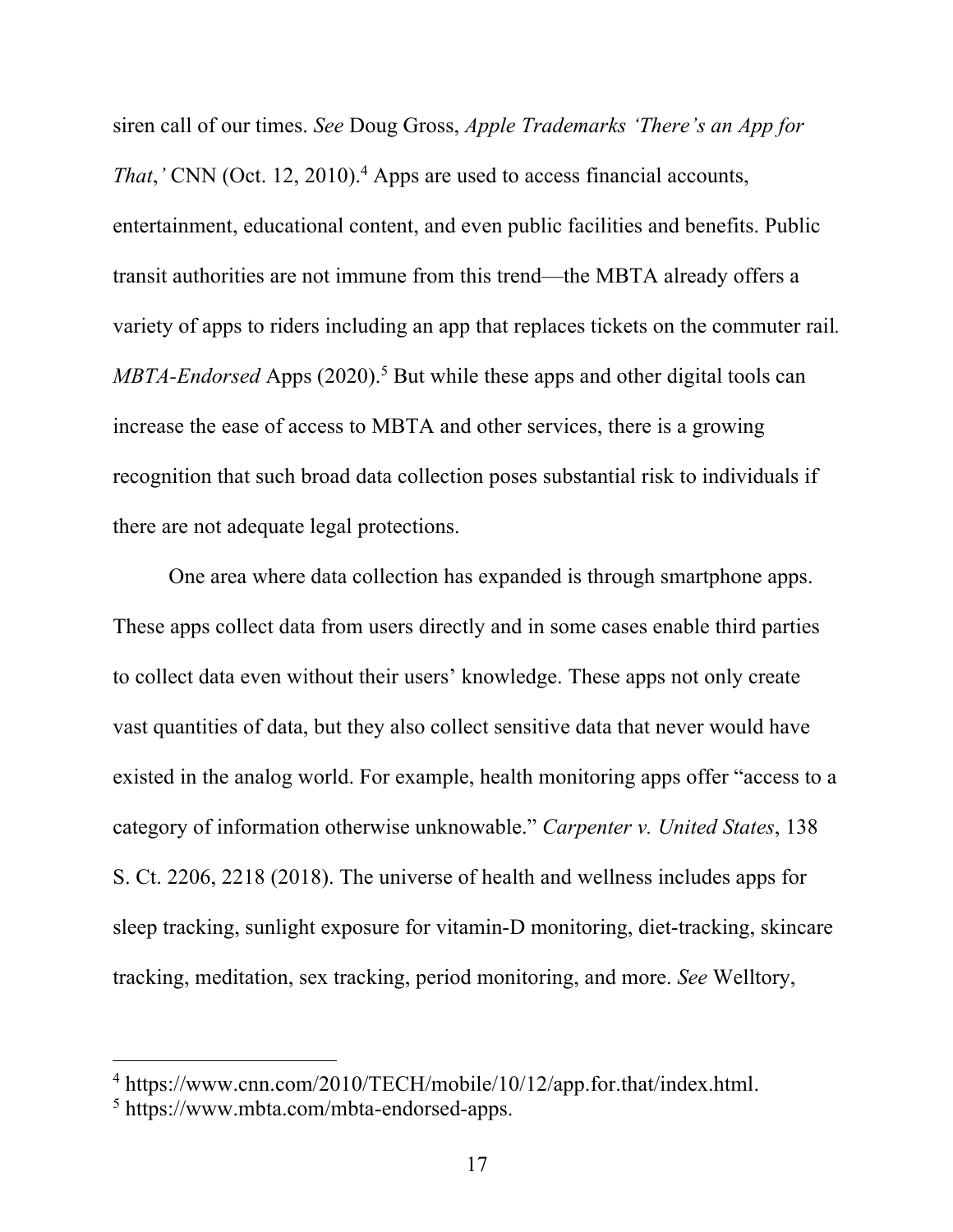*Ultimate Guide to 111 Health & Wellness Apps*, Medium (Dec. 20, 2017)

(gathering health and wellness apps available in 2017). <sup>6</sup> Period-tracking apps know when and how people use contraception, when they will menstruate, and when they have sex. Mega Rajagopalan, *Period Tracker Apps Used by Millions of Women Are Sharing Incredibly Sensitive Data with Facebook*, Buzzfeed News (Sept. 9, 2019). <sup>7</sup> These apps also disclose this extraordinarily sensitive information to data aggregators. *Id*.

Even smartphone games collect information on media consumption and habits users would never expect. Numerous games and leisure apps collect television, advertising, and movie-viewing data. One data collection company, Alphonso, collected user data through more than 1,000 apps in 2017, including games like "Pool 3D" and "Real Bowling Strike 10 Pin." Sapna Maheshwari, *That Game on Your Phone May Be Tracking What You're Watching on TV*, N.Y. Times (Dec. 28, 2017). <sup>8</sup> Alphonso identifies the media playing around a user's phone from sound signals it records. *Id*.

 $6$  https://medium.com/welltory/ultimate-guide-to-111-health-wellness-apps-4d5a88010202.

<sup>7</sup> https://www.buzzfeednews.com/article/meghara/period-tracker-apps-facebookmaya-mia-fem.

<sup>8</sup> https://www.nytimes.com/2017/12/28/business/media/alphonso-apptracking.html.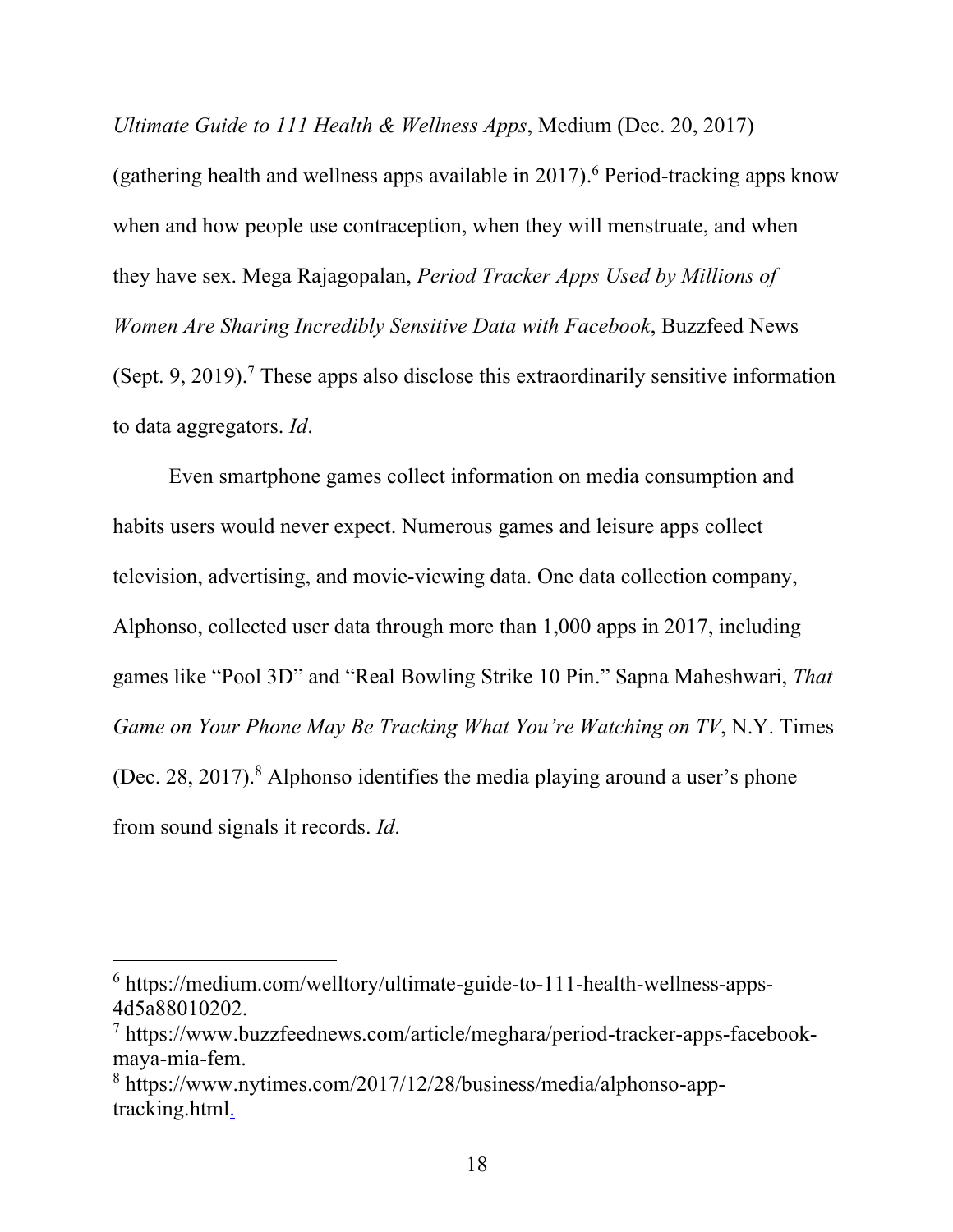But data collection is not limited to smartphones. Digital watches and other wearable devices that collect a wide array of personal data are worn and used every day by many individuals for fitness, productivity, and other purposes. As of June 2019, more than one-in-five Americans regularly wear a smartwatch or fitness tracking device. Emily A. Vogels, *About One-in-Five Americans Use a Smart Watch or Fitness Tracker*, Pew Res. Ctr. (Jan. 9, 2020).<sup>9</sup> These devices can collect a wide range of sensitive personal data including heart rate, steps, sleep patterns, and precise location. Some devices even infer or estimate medical information such as stress levels. Lisa Eadicicco, *Fitbit Just Launched a New Smartwatch that Can Tell How Stressed You Are, Beating Apple to the Punch*, Business Insider  $(Aug. 25, 2020).<sup>10</sup>$ 

Phones and watches are not the only devices that have now become "smart." Other commonplace objects now also collect data about their users. For example, SleepNumber makes "smart beds" that collect data on a sleeper's heart rate, respiration, and movement. Julia Appleby, *Your Wake-Up Call on Data-Collecting Smart Beds and Sleep Apps*, Kaiser Health News (May 30, 2019). <sup>11</sup> In 2019, the

<sup>9</sup> https://www.pewresearch.org/fact-tank/2020/01/09/about-one-in-five-americansuse-a-smart-watch-or-fitness-tracker/.<br><sup>10</sup> https://www.businessinsider.com/fitbit-sense-smartwatch-announced-stress-

tracking-apple-watch-2020-8.

<sup>11</sup> https://khn.org/news/a-wake-up-call-on-data-collecting-smart-beds-and-sleepapps/.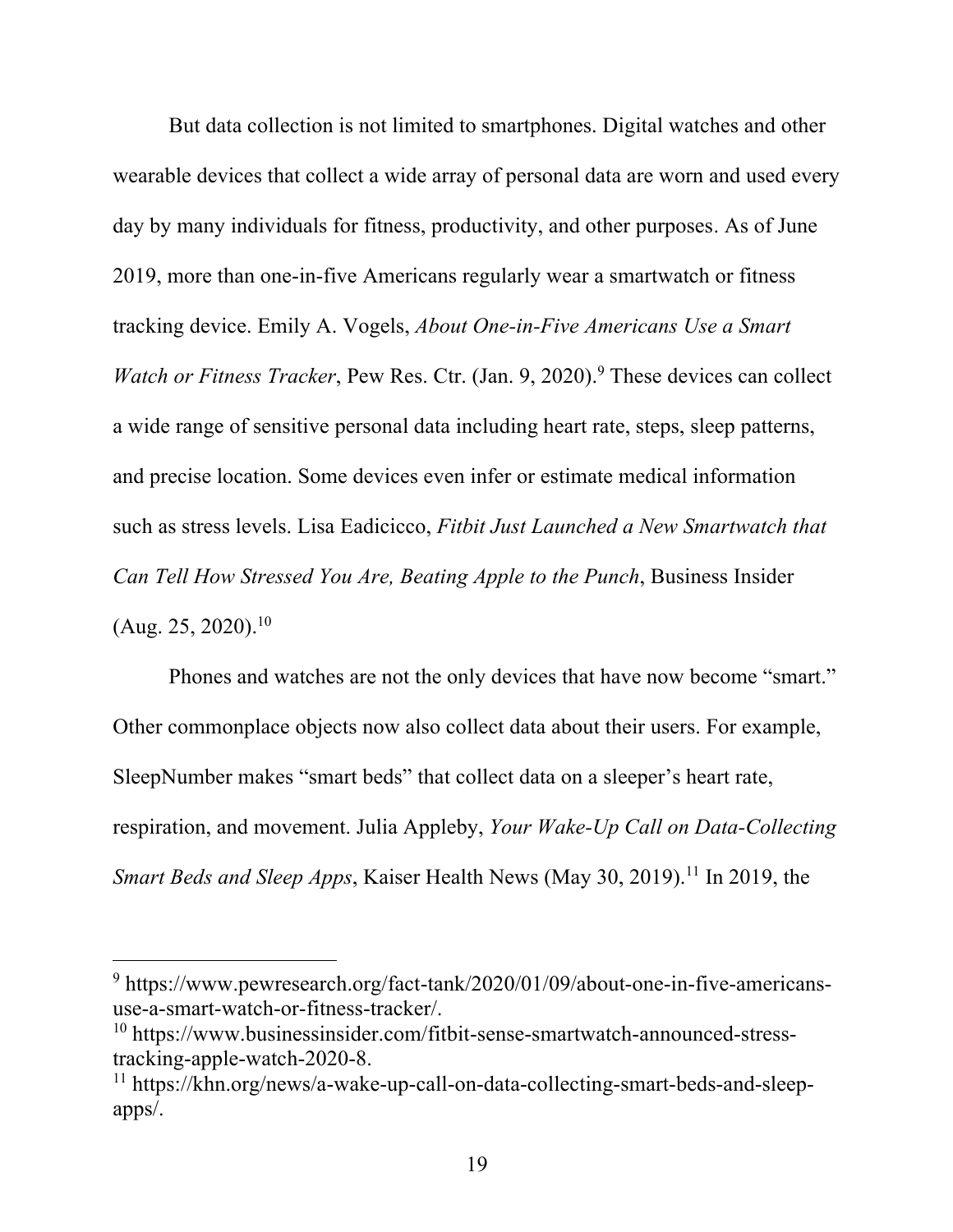company received over 8 billion biometric data points every night from users. *Id*. Detailed data from a SleepNumber mattress could reveal a person's sleep patterns and even how often they have sex. *Id.*

Indeed, an array of traditional home appliances and other devices are now "smart" and collect personal data. There are "smart" versions of everything from thermostats to lights, speakers, ovens, refrigerators, locks, security systems, and even toys. A recent study found that 24 percent of Americans own a smart speaker device and 63 percent use a voice-operated personal assistant on their smartphone or smart speaker. *The Smart Audio Report*, National Public Radio (April 2020). 12 The share of smart speaker users with three or more devices in a home increased from one-in-five a year ago to one-in-three today. *Id.*

As shopping, work, school and other facets of daily life have moved online, there has also been a significant increase in data collection by websites. The largest internet companies, including Amazon and Google, compile detailed search and purchase histories from users, and internet service providers like Verizon and Comcast also collect browsing data. All of this data can provide a particularly personal view into an individual's thoughts, interests, and day-to-day life. Amazon's databases are not only comprehensive but historical, tracking every purchase a customer makes. Todd Haselton, *Amazon Keeps Track of Every* 

<sup>12</sup> https://www.nationalpublicmedia.com/insights/reports/smart-audio-report/.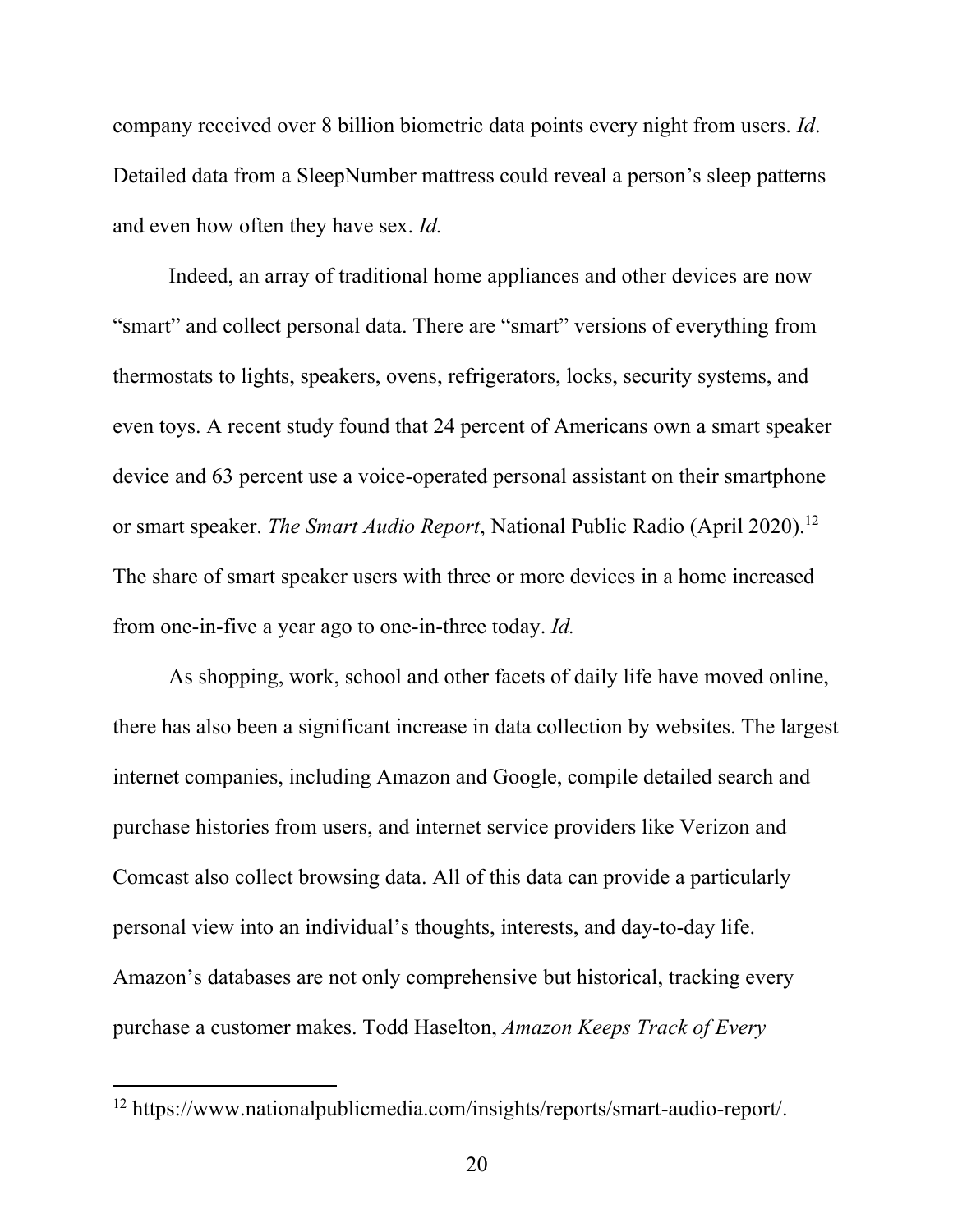*Purchase You've Ever Made — Here's How to See the List*, CNBC (Apr. 26,  $2019$ ).<sup>13</sup>

Many other everyday activities are also migrating online, creating new data trails. In 2019, the share of consumers who bought groceries online jumped to a record 36.8 percent of U.S. shoppers. Coresight Research, *US Online Grocery Survey 2019* (May 14, 2019); <sup>14</sup> *see also* Aine Cain, *Amazon's Online Grocery Sales Tripled as People Stayed Home Amid the Coronavirus Pandemic,* Business Insider (Jul. 30, 2020). <sup>15</sup> Amazon's detailed purchase data has grown substantially in recent months as the pandemic has driven shoppers online—the company shipped 415 million packages in July alone. Frank Holland, *Amazon is Delivering Nearly Two-Thirds of Its Own Packages as E-commerce Continues Pandemic*  Boom, CNBC (Aug. 13, 2020).<sup>16</sup> A single company now has records of what groceries and over-the-counter medicines consumers regularly buy, what gifts they give at the holidays, and the small purchases that get consumers through the week. A broad reading of the third-party doctrine would make all of these records available to law enforcement without a warrant or even reasonable suspicion.

<sup>&</sup>lt;sup>13</sup> https://www.cnbc.com/2019/04/26/how-to-see-everything-youve-ever-boughtfrom-amazon.html. 14 https://coresight.com/research/us-online-grocery-survey-2019/.

<sup>15</sup> https://www.businessinsider.com/amazons-whole-foods-grocery-sales-triplecoronavirus-pandemic-2020-7.<br><sup>16</sup> https://www.cnbc.com/2020/08/13/amazon-is-delivering-nearly-two-thirds-of-

its-own-packages.html.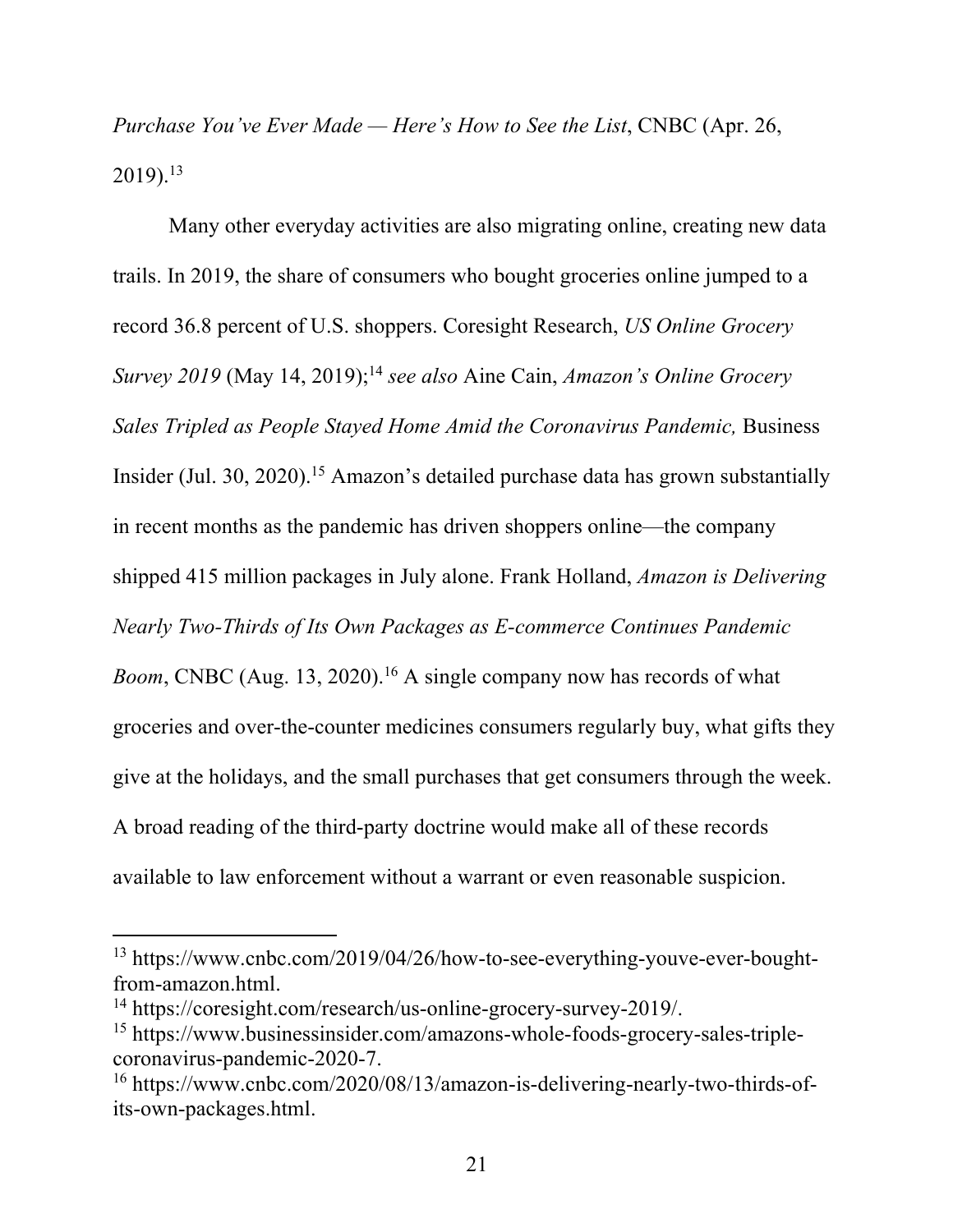Google and ISPs hold similarly sensitive databases of web searches and websites visited. Google compiles a record of every query typed into the search engine. As the intermediary between digital devices and the internet, service providers like Verizon also have detailed browsing data that is uniquely sensitive and revealing. *See* Paul Ohm, *The Rise and Fall of Invasive ISP Surveillance*, 2009 Univ. Ill. L. Rev. 1418 (2009) ("An ISP can track your ailments, emotions, and the state of your relationships. It can learn your travel plans, big dates, and trips across town to do mundane chores. It can know how often you call your mother, e-mail your sister, or send gifts to your grandfather. It can know what you read, watch, buy, and borrow.").

A staggering number of companies collect granular records on users' locations to sell to data aggregators—even when that data is unnecessary to provide the service from the app. A 2018 experiment by the New York Times found that a schoolteacher's phone recorded and exported her location to a third party every two seconds. Jennifer Valentino-Devries et al., *Your Apps Know Where You Were Last Night, and They're Not Keeping It Secret*, N.Y. Times (Dec. 10, 2018). <sup>17</sup> Location tracking from innocuous seeming apps like AccuWeather can enable comprehensive surveillance. *See* EPIC, *EPIC v. AccuWeather* (2020). 18

<sup>17</sup> https://www.nytimes.com/interactive/2018/12/10/business/location-data-privacyapps.html.

<sup>18</sup> https://epic.org/privacy/litigation/consumer/epic-v-accuweather/.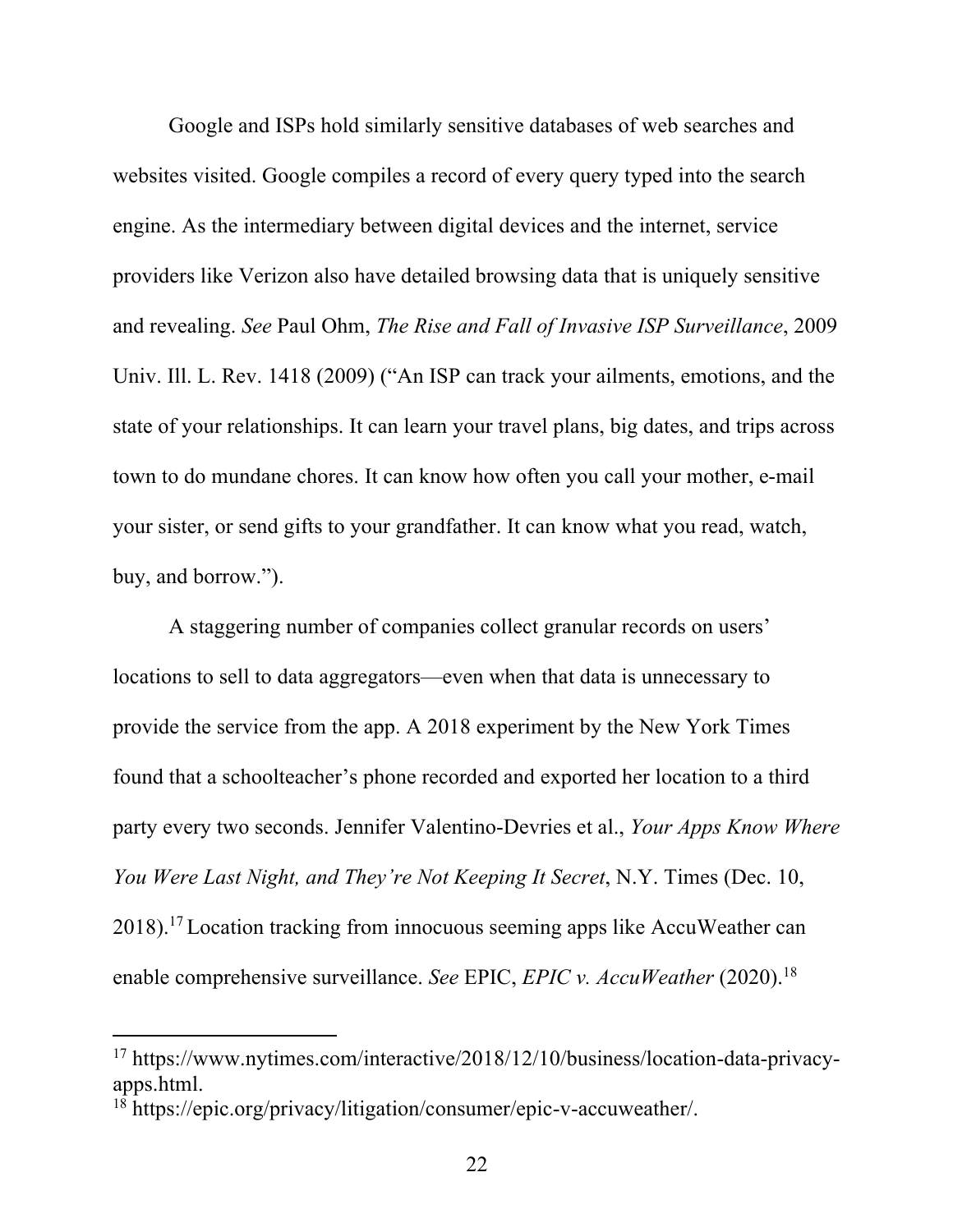Location tracking is not limited to smartphone apps. Credit card reader company Square, Inc. records the time and GPS location of each transaction, along with other information. *GPS, Maps, and Location Services*, Square (last accessed Oct. 2, 2020 at 3:11 PM).<sup>19</sup> Individuals are enrolled in Square's system by swiping their credit card at a terminal—and once in, it is notably difficult to de-link or remove information from their records system. Joseph Cox, *It's a Huge Pain to Get Square to Unlink Your Email From Your Credit Card*, Wired (Oct. 25, 2019). 20 With a network of phone-based card readers and recognizable white tablets, Square receives location data every time a person uses their credit card on a square terminal. Even the routine activity of swiping a card to buy a coffee can send the cardholder's time-stamped GPS location and identifying information to the company. The upshot is that revealing location to a third-party company is unavoidable when participating in public life.

## **B. Consumers are often unaware of data collection or do not meaningfully consent to the subsequent use or disclosure of the data for other purposes.**

The mere presence of a putative choice for consumers, "hand over your data or don't use our service" is not enough to ensure that consumers have a meaningful opportunity to consent to data collection and data sharing. Consent requires a

<sup>19</sup> https://squareup.com/help/us/en/article/3844-gps-maps-and-location-services.

<sup>&</sup>lt;sup>20</sup> https://www.vice.com/en/article/vb5jx8/how-to-delete-your-email-from-square.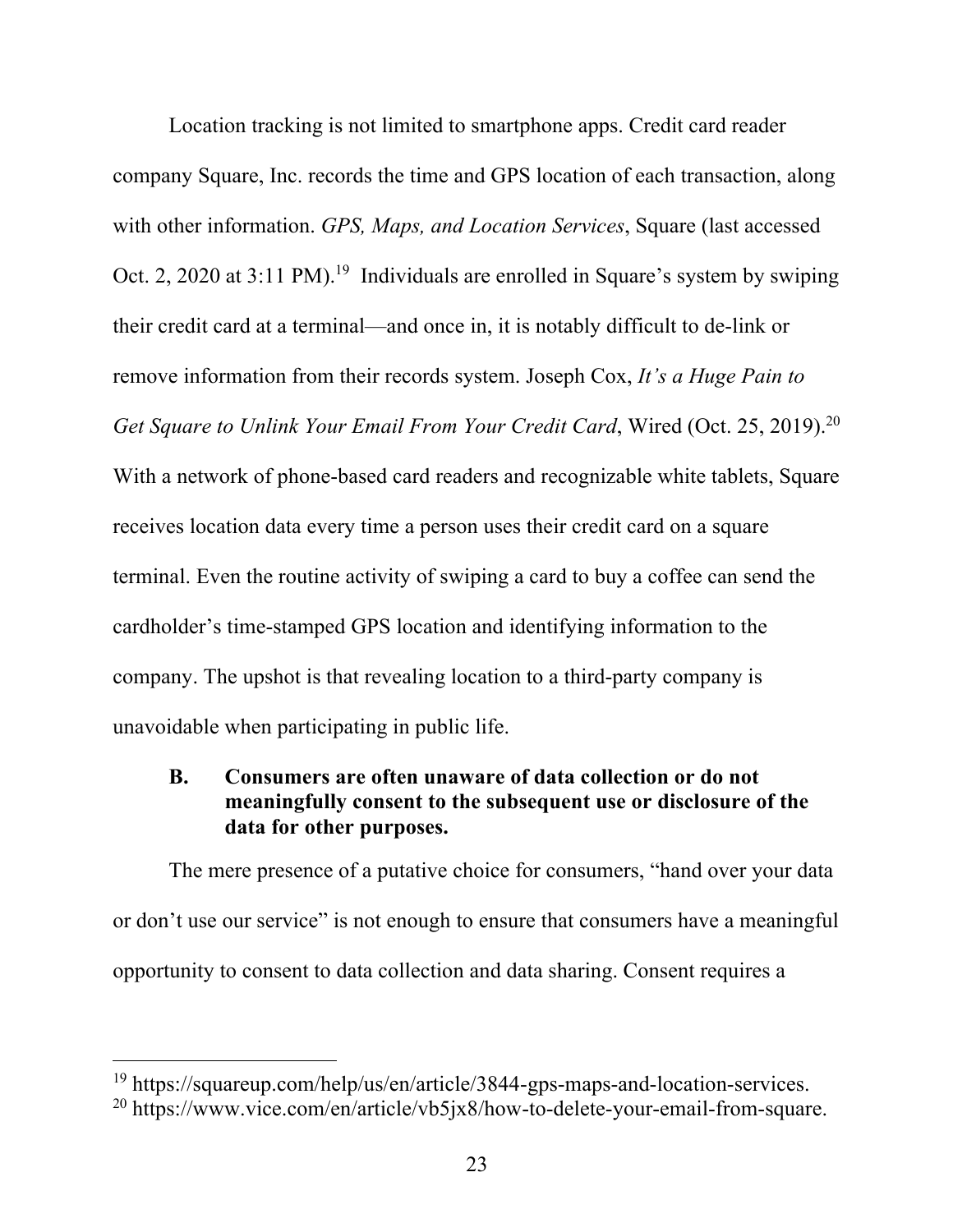knowing and voluntary agreement between parties of similar bargaining power. But terms and disclaimers buried in privacy policies that can run hundreds of pages make it essentially impossible for consumers to meaningfully review and consider the privacy practices of every firm they interact with. *See* Nancy Kim, Wrap Contracts (2013) and Neil Richards and Woodrow Hartzog, *Privacy's Trust Gap*, 126 Yale L.J. 908 (2017). The lack of meaningful consent in the digital world does not end with individual contracts. The proliferation of privacy notices has created "pathologies of digital consent" in which, across the digital landscape, consumers agree to disclose their information in situations of unwitting consent, coerced consent, and incapacitated consent. Neil Richards and Woodrow Hartzog, *The Pathologies of Digital Consent*, 94 Wash. U. L. Rev. 1461, 1478 (2019). The constant barrage of notices and consent boxes wears down consumers' abilities to meaningfully evaluate privacy policies. As Richards and Hartzog describe, "The result is a casual familiarity turned ennui that leads us to gloss over the terms because we know that another request is just around the corner. Because each consent request is a drain on our time and cognitive load, we wisely choose to conserve our efforts." *Id.* at 1493.

Reading every privacy policy is also practically impossible. According to one 2008 study, it would have taken an average consumer over 200 hours of reading a year to parse every privacy policy she is subject to online. Aleecia M.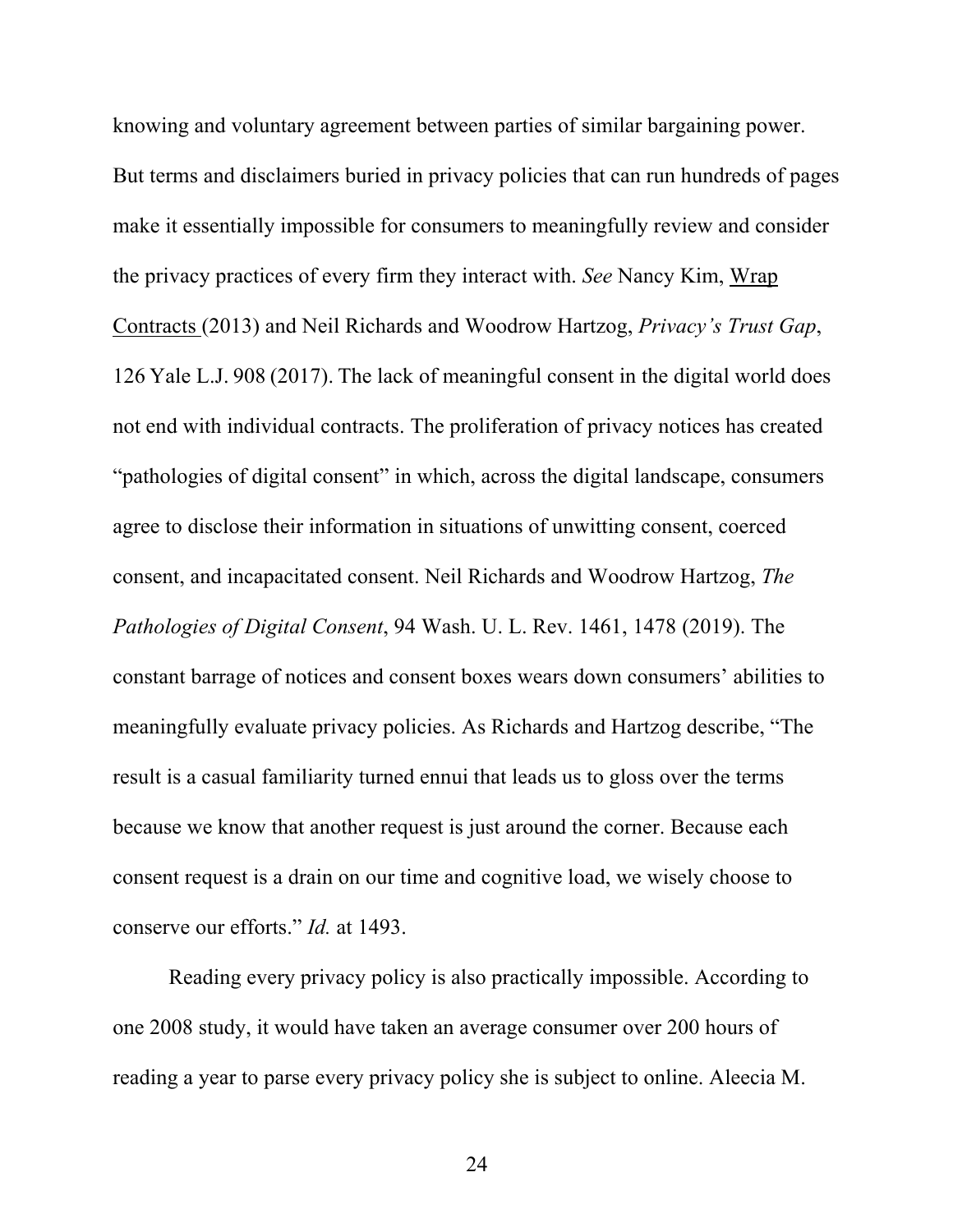McDonald and Lorrie Faith Cranor, *The Cost of Reading Privacy Policies*, 4 I/S 543, 565 (2008); *see also* Yannis Bakos, Florencia Marotta-Wurgler, David R. Trossen, *Does Anyone Read the Fine Print? Consumer Attention to Standard-form Contract*, 43 J. Legal Stud. 1 (2014). A study also estimated that it would take 53.8 billion hours for every internet user in the U.S. to read every privacy policy on every website they visited. *See* Alexis C. Madrigal, *Reading the Privacy Policies You Encounter in a Year Would Take 76 Work Days*, Atlantic (Mar. 1, 2012). <sup>21</sup> In an art exhibition on internet surveillance, one piece entitled *How Long Does It Take to Read Amazon Kindle's Terms and Conditions?* involved an actor reading the eponymous policy. It took nine hours. Sarah Jeong, *Turning the Specter of Internet Surveillance into Art*, The Verge (Nov. 9, 2017).<sup>22</sup>

One journalist visually demonstrated that she could cover the length of a football field using the printed privacy policies of all apps, services, and operating systems she most regularly used. Joanna Stern, *To Read New GDPR Privacy Policies You'll Need a Football Field*, Wall Street Journal (May 18, 2018). 23

Even Chief Justice John Roberts has admitted that even he does not read privacy policies, describing fine print-based consent models as "a problem,

<sup>21</sup> https://www.theatlantic.com/technology/archive/2012/03/reading-the-privacypolicies-you-encounter-in-a-year-would-take-76-work-days/253851.<br><sup>22</sup> https://www.theverge.com/2017/11/9/16620452/london-glass-room-art-exhibit.<br><sup>23</sup> https://www.youtube.com/watch?v=sucM3gKt4bE&feature=emb\_logo.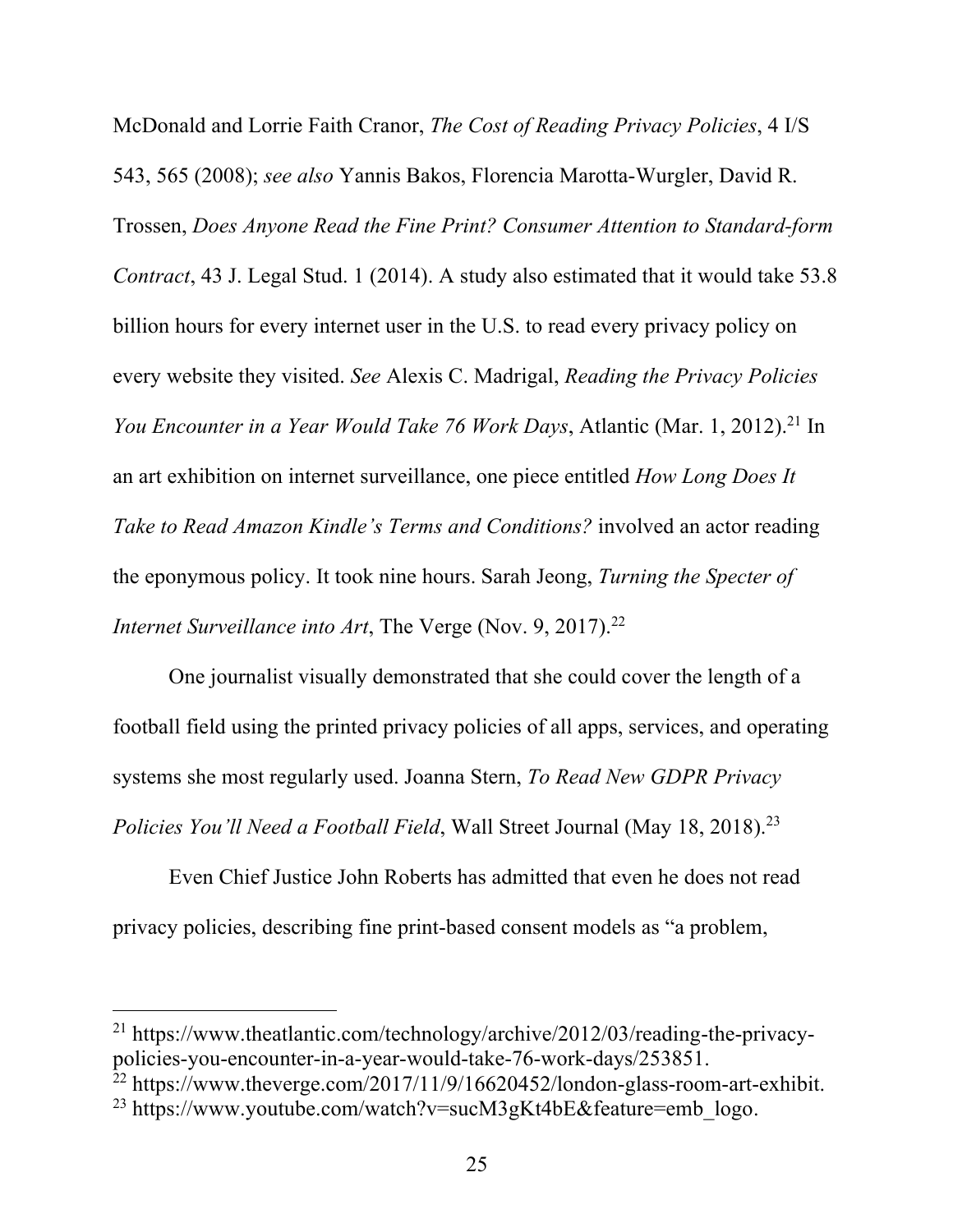because the legal system obviously is to blame for that." Debra Cassens Weiss, *Chief Justice Roberts Admits He Doesn't Read the Computer Fine Print*, ABA Journal (Oct. 20, 2010).<sup>24</sup> If some individual did take the time and energy to parse through these privacy policies, they would not likely have any better understanding of what data is being collected or how it is used. The average readability level required to understand the policies of the 500 most popular websites in the U.S. is comparable to the level for academic articles. These policies are written with language that is not accessible to the public. Uri Benoliel and Schmuel I. Becher, *The Duty to Read the Unreadable*, 60 B.C. L. Rev. 2255 (2019). It is simply not possible to accommodate the time constraints of a normal life and the time required to read, evaluate, and appropriately respond to privacy policies.

It is little surprise, then, that only 22 percent of Americans regularly read privacy policies, even though 79 percent say they are concerned with how companies use their data. Brook Auxier et al., *Americans and Privacy: Concerned, Confused and Feeling Lack of Control Over Their Personal Information*, Pew Res. Ctr. (Nov. 15, 2019) ("2019 Pew Survey").<sup>25</sup>As a result, most Americans—59 percent—report having very little or no understanding of what companies do with

https://www.abajournal.com/news/article/chief\_justice\_roberts\_admits\_he\_doesnt read\_the\_computer\_fine\_print. 25 https://www.pewresearch.org/internet/2019/11/15/americans-and-privacy-

concerned-confused-and-feeling-lack-of-control-over-their-personal-information/.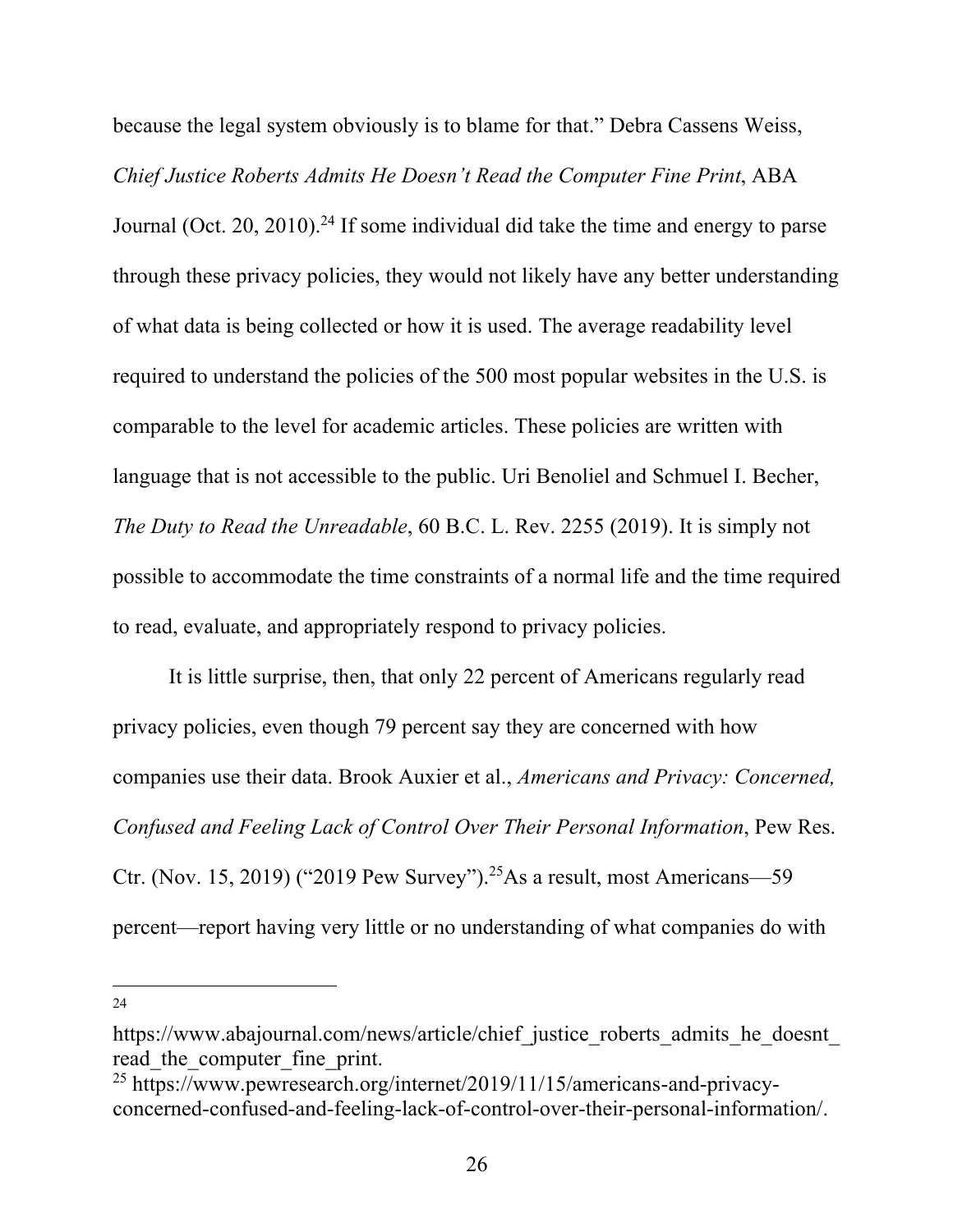their data. *Id.* Just 6 percent of Americans feel that they understand "a great deal" of what companies do with their data. *Id*. Indeed, even the developers of apps are often unaware of what data their app collects or how it is used. Kaveh Waddell*, Some Developers Don't Know What Their Apps Do with Your Data. Here's Why.*, Consumer Reports (Mar. 13, 2020). <sup>26</sup> Because developers build their apps with preexisting code from other companies, even privacy-minded app developers can end up exposing their customers' information.

That data aggregators often collect individuals' data from the back end of apps casts further into question the third-party doctrine's assumption of knowing and voluntary consent. When a consumer downloads an app, they likely understand that the app's creator has at least some access to their data. However, apps do not make clear that their data is at the same time being disclosed to an aggregator operating behind the scenes. Even if an individual knowingly consents to disclose their location to SnapChat, they have no knowledge that FourSquare must also receive that data to make their app work.

Consumers' inability to fully understand when data is collected or disclosed is not a result of inadequate interest, but by design. It is often impossible to tell when data is collected, where it is going, or even to opt out. For example, apps'

<sup>26</sup> https://www.consumerreports.org/privacy/developers-dont-know-what-theirapps-do-with-your-data/.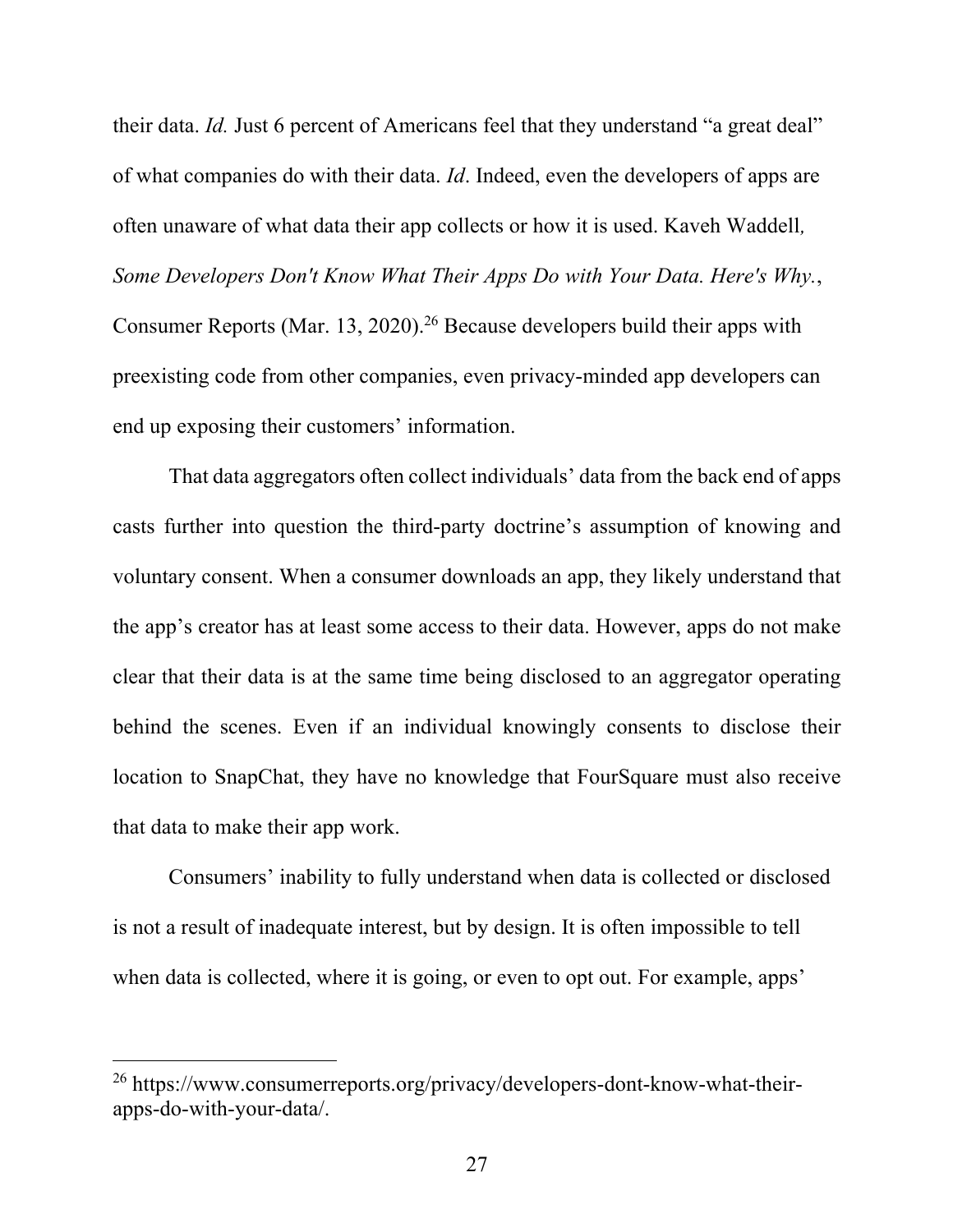location tracking settings are not always clear—and the default is often to disclose location data to the company. The popular fitness app Strava stores both real-time and historical location data from user workouts. Arielle Pardes, *How to Manage Your Privacy on Fitness Apps*, Wired (Jan. 30, 2018). <sup>27</sup> Under Strava's default privacy settings, this information is uploaded automatically to the company. In 2018, the Associated Press revealed that Google recorded individuals' locations even users turned off the "Location History" setting to preserve their privacy. Ryan Nakashima, *AP Exclusive: Google Tracks Your Movements, Like It or Not*, A.P. (Aug. 13, 2018). <sup>28</sup> Although turning off the "Location History" setting stopped Google from recording users' locations in a subsection of the Google Maps app, that setting did nothing to stop Google recording users' location through a variety of other routine cellphone tasks like performing a Google search, or even opening the Maps app. *Id*. Google is facing legal consequences for its byzantine system of location tracking settings, which make it seem to the user that they have turned off tracking when, in fact, tracking persists. *In re Google Location History Litigation*, 428 F. Supp. 3d 185 (N.D. Cal. 2020) (No. 5:18-cv-05062); *Arizona v. Google*, 2020 WL 2789903 (Ariz. Super. Ct. filed May 27, 2020); *see also* Complaint for

<sup>&</sup>lt;sup>27</sup> https://www.wired.com/story/strava-privacy-settings-how-to.<br><sup>28</sup> https://apnews.com/article/828aefab64d4411bac257a07c1af0ecb.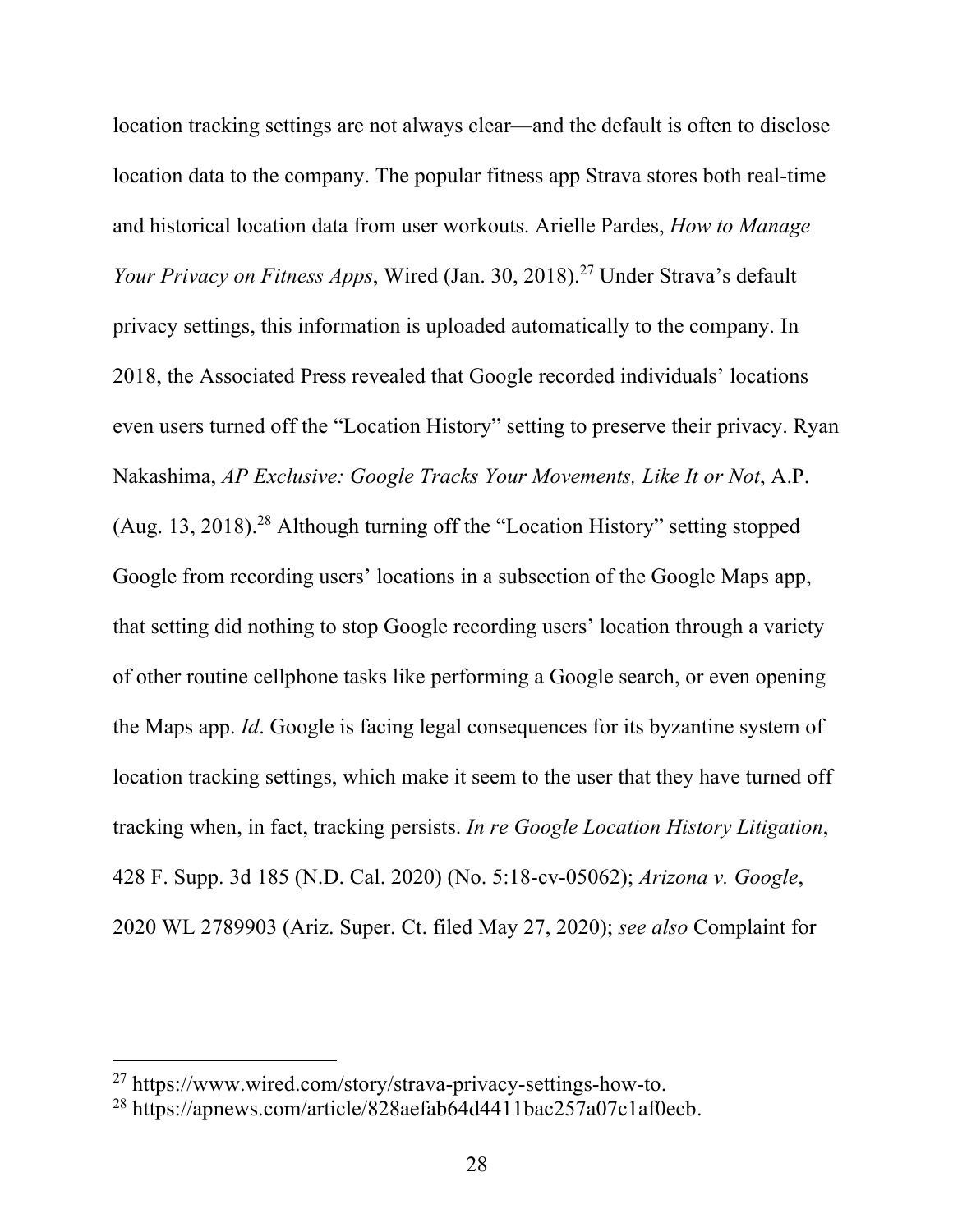EPIC, *In re Google Purchase Tracking*, Fed. Trade Comm'n (July 31, 2017)*.* <sup>29</sup> The same problem with deficient privacy settings made it impossible to opt out of location tracking in the AccuWeather app. *See EPIC v. AccuWeather*, No. 2018 CA 001870 B (D.C. Super. Ct. filed Mar. 16, 2018).

More broadly, it is rarely clear when and to what extent apps collect data. An individual would not reasonably expect, and would not be on notice, that playing a phone game records their media consumption preferences. Similarly, an individual could not reasonably intuit that using a weather app would record her location and send that information to a different company from the developer of the app. Even if she wanted to avoid FourSquare's location data collection, she would have to research and consciously avoid all 150,000 plus apps associated with the company. Even where that type of research is technically possible, it is too time consuming to be practical.

## **C. Modern privacy principles have embraced use-limitation as a fundamental aspect of privacy.**

The federal government first began to develop a set of data protection rights and corresponding obligations called the Fair Information Practices ("FIPs") in the 1970s. Around the same time that the Supreme Court was creating Fourth Amendment rules for analog telephone and bank records, Congress and other

<sup>29</sup> https://epic.org/privacy/ftc/google/EPIC-FTC-Google-Purchase-Tracking-Complaint.pdf.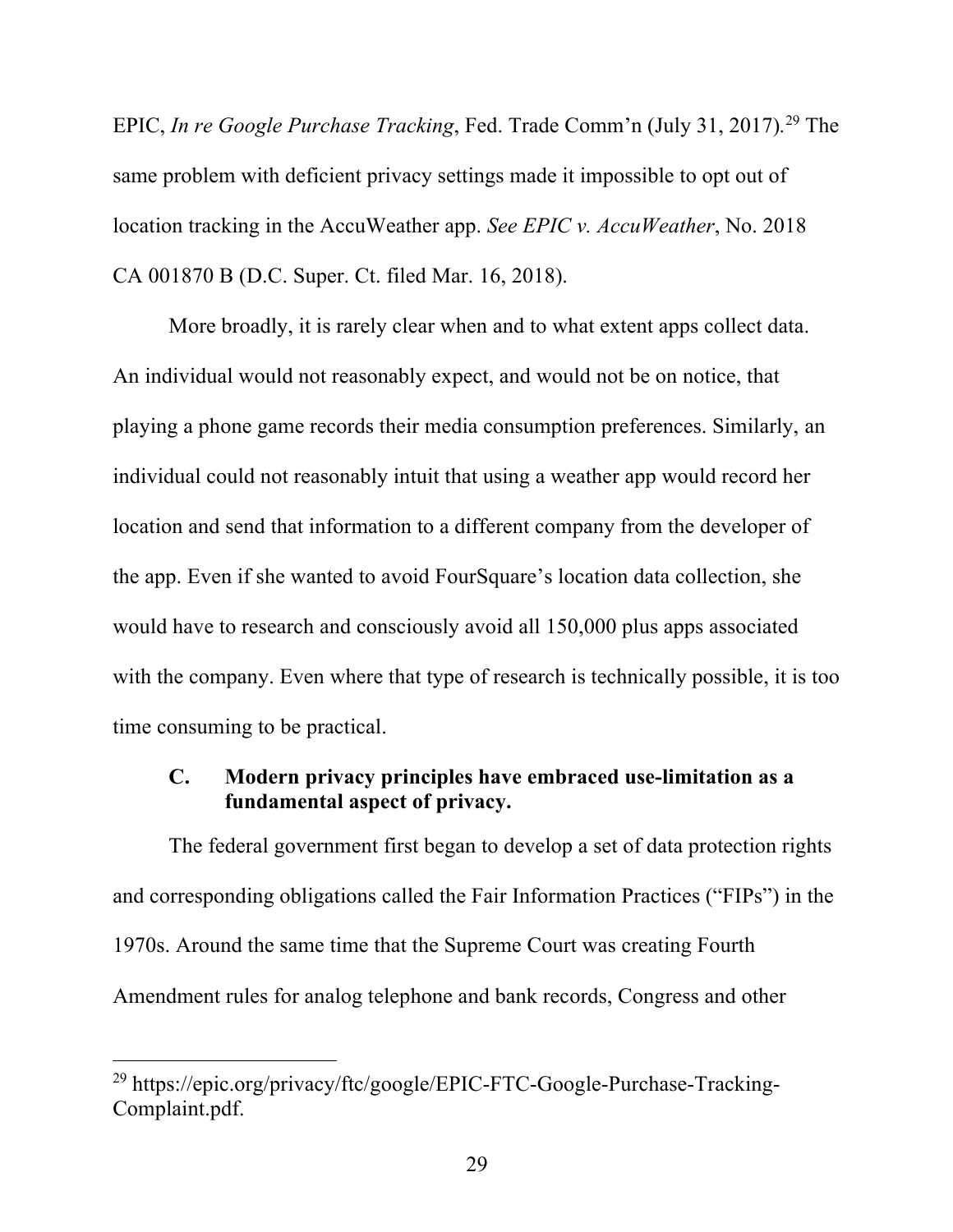government entities were thinking about the broader implications of databases and computer systems for individual rights. The FIPs recognize that an individual has a right "to prevent information about him obtained for one purpose from being used or made available for other purposes without his consent." U.S. Dep't of Health, Education, & Welfare, *Records, Computers and the Rights of Citizens* (1973). 30 This use limitation right has been implemented in several major federal privacy statutes, including the Privacy Act of 1974, 5 U.S.C. § 552a(e) and the Cable Communications Policy Act of 1984, 47 U.S.C. § 551.

The use limitation right continues to underpin privacy law both domestically and abroad. The right lies at the core of the California Consumer Privacy Act (CCPA), mandating use limitation and requiring businesses to allow customers to opt-out of data sales to third parties. Cal. Code § 1798.100(b) (West 2020) ("A business that collects a consumer's personal information shall, at or before the point of collection, inform consumers as to the categories of personal information to be collected and the purposes for which the categories of personal information shall be used. A business shall not collect additional categories of personal information or use personal information collected for additional purposes without providing the consumer with notice consistent with this section."). Article 5 of the

<sup>30</sup> https://www.dhs.gov/sites/default/files/publications/privacy-policy-guidancememorandum-2008-01.pdf.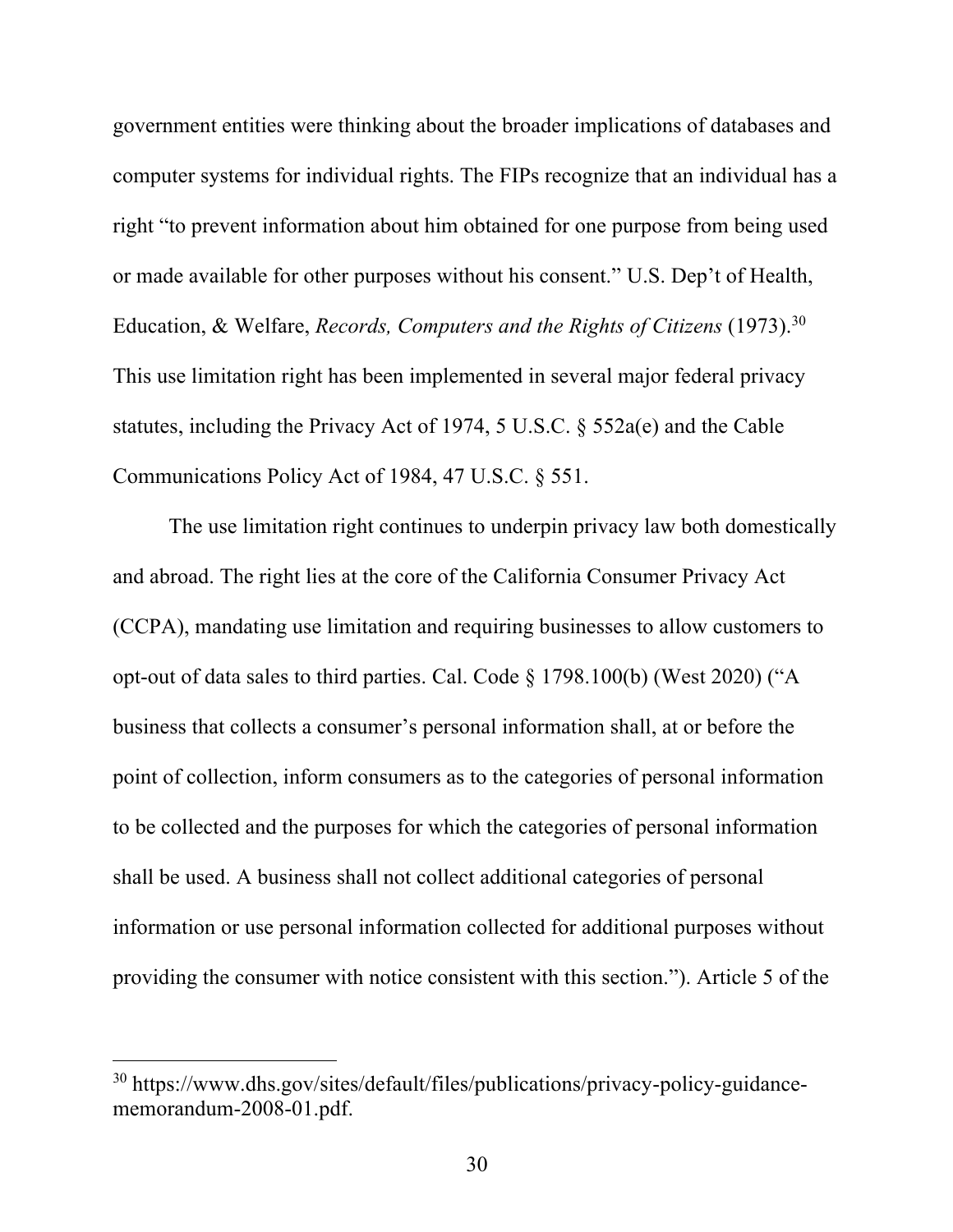European Union's General Data Protection Regulation (GDPR) also mandates that personal data be "collected for specified, explicit and legitimate purposes and not further processed in a manner that is incompatible with those purposes." 2016 O.J. 119 (Art. 5 § 1(b)).

Use limitation conforms to the public's expectations of how their data should be used. In a 2015 report, Pew found that 93 percent of adults want control over who can access their information, with 74 percent considering that control "very important." Mary Madden and Lee Raine, *Americans' Attitudes About Privacy, Security and Surveillance*, Pew Res. Ctr. (May 20, 2015). 31

## **III. This Court should reject the third-party doctrine for electronic data collected by a third party from an individual for the purpose of obtaining a service.**

Data-driven technologies have become essential to modern life in ways patently unimaginable mere decades ago. Individuals regularly have no choice but to mediate their daily activities through third parties when they pay for groceries, sleep on their mattresses, go for a run, or ride the Red Line. Today's technological landscape is a dramatic departure from that of the 1970s, when the third-party doctrine aligned with the way companies collected data from consumers—in a limited, service-based fashion. Instead, consumers now navigate a society in which

<sup>31</sup> https://www.pewresearch.org/internet/2015/05/20/americans-attitudes-aboutprivacy-security-and-surveillance/.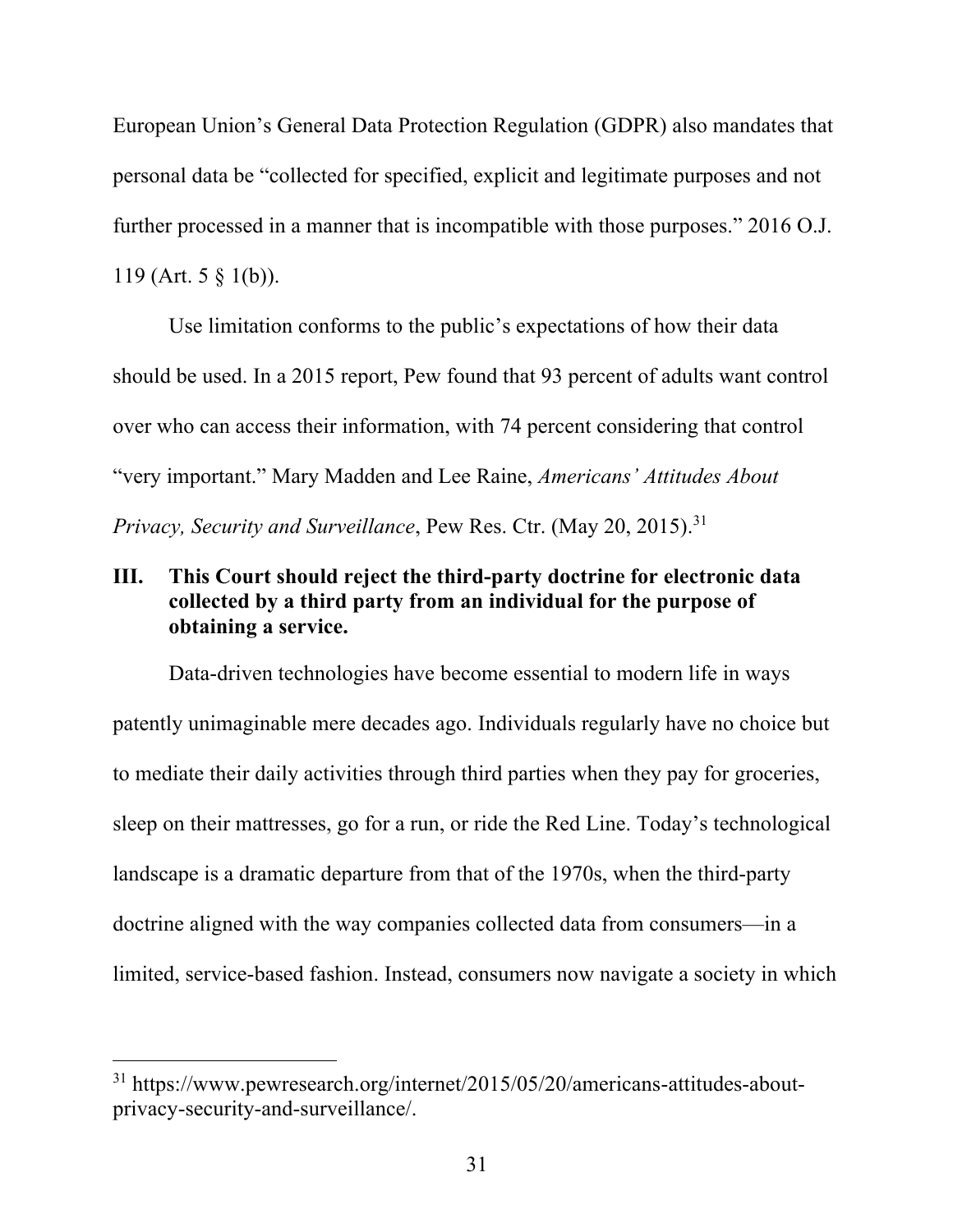data is constantly gathered as they go about their daily lives, often without an opportunity to meaningfully consent. Consumers can no longer access basic services without being forced to disclose large amounts of personal data. They have no control over how much of it and to whom their data is disclosed. The third-party doctrine is "ill suited to the digital age" in which consumer consent is not limited to the purpose for which data is collected but rather extends as far as government interests may dictate. *United States v. Jones*, 565 U.S. 400, 417 (2012) (Sotomayor, J., concurring). By allowing law enforcement to access data without a warrant, the third-party doctrine violates the fundamental right to privacy.

This Court should reject the third-party doctrine for electronic data obtained by third parties that provide a particular service to consumers. Instead, the court can more accurately address issues of consent and societal expectations of privacy through the principle of use limitation. Where consumers turn over data to a company in the process of obtaining a service, they do not lose all expectation of privacy in their data. The use limitation principle reflects this fact because it requires third parties to obtain consent to collect and disclose data for additional purposes when a consumer initially provides data for a particular purpose. Unlike the third-party doctrine, this principle is not a relic of a bygone era before modern computers and databases became widespread; the FIPs have developed with the shift to a data-centric world and have been applied globally in modern privacy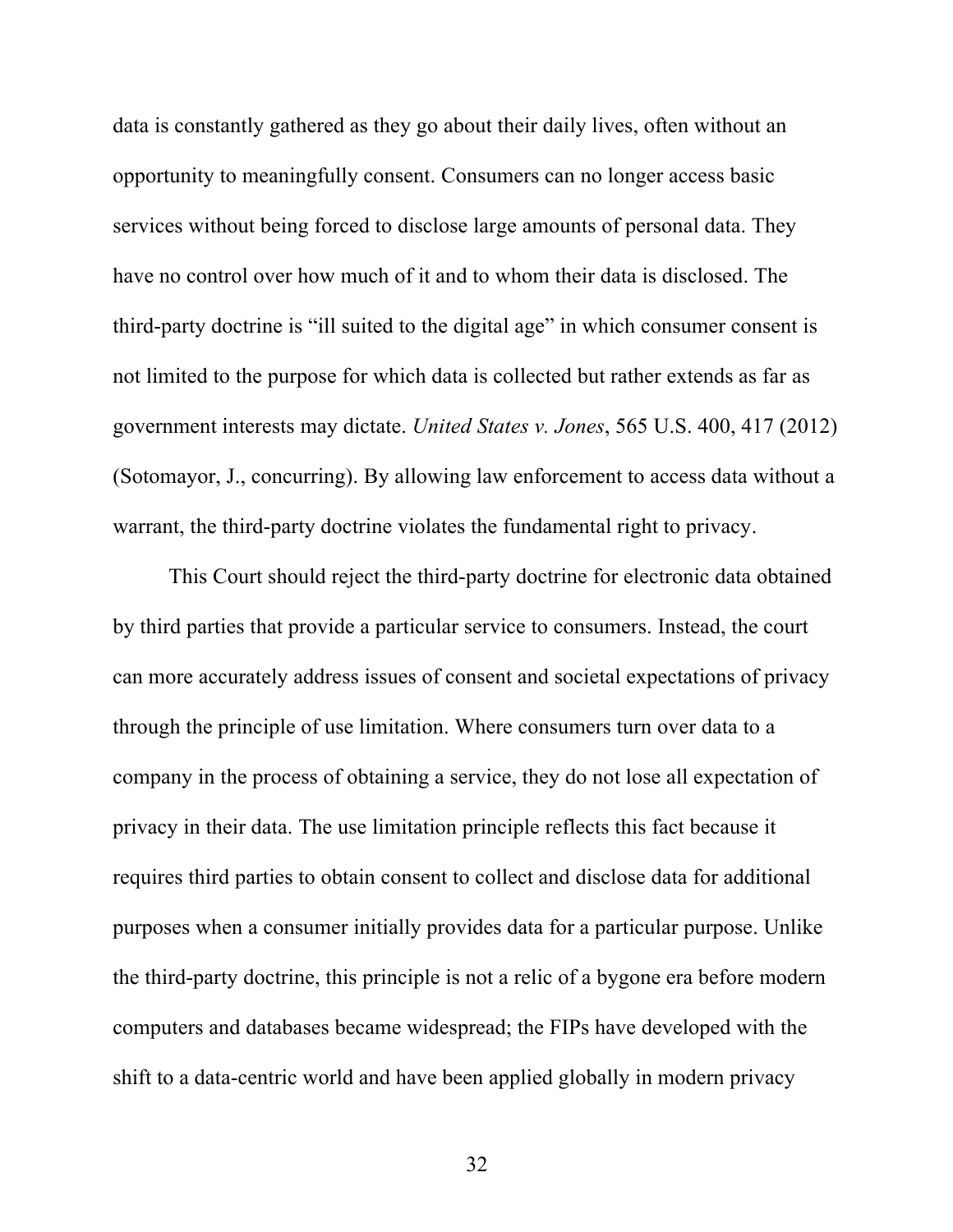laws. As new technologies emerge, data collection practices will only intensify. This court should align its reasonable expectation of privacy analysis with societal expectations and modern privacy law by rejecting the third-party doctrine.

This court recognized in *Augustine* that the invasive nature of a particular technology and its prevalence in society can implicate the constitutionallyprotected interest in a reasonable expectation of privacy. Many new technologies that have become a necessary element of modern life produce troves of personal data on each user as they go about their day. Many services use predictive analytics to compile detailed profiles on individuals and these data systems are built in to many services that we use every day. Seemingly quotidian activities like checking your bank account and commuting to work are instantly "datafied," or translated into data, so that third parties can track and optimize their services.

Although people today "reveal a great deal of information about themselves to third parties in the course of carrying out mundane tasks," they largely do so "for a limited purpose." *Jones*, 565 U.S. at 417. The third-party doctrine is "inapposite" to an age which has "altered dramatically the societal landscape from the 1970s" because it rests on an outdated principle: By disclosing information with a company for a particular purpose, a consumer is not actively assuming the risk that the company could disclose that exact information to the government. *Augustine*, 467 Mass. 230, 245 (2014). As with CSLI, most third-party data is not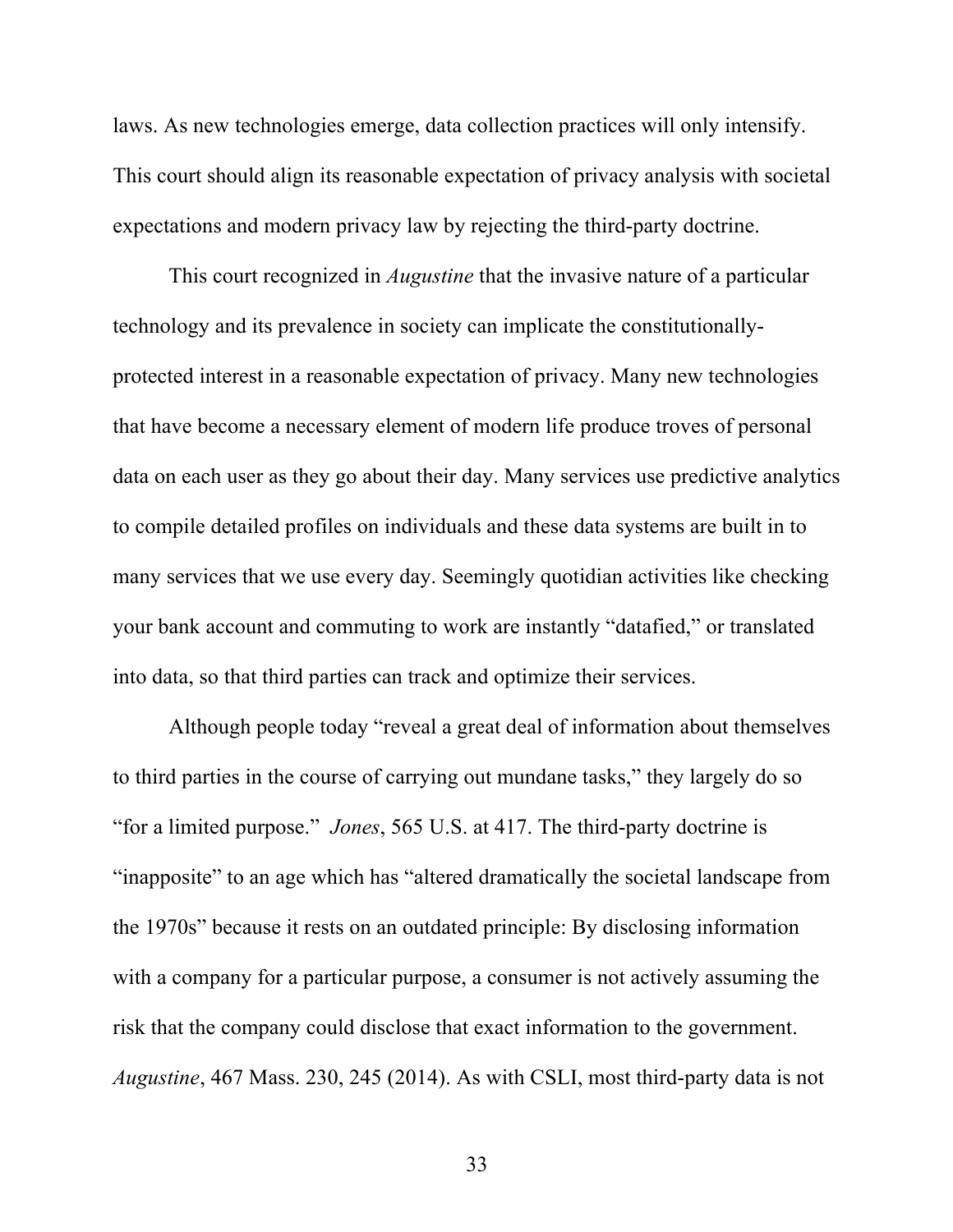voluntarily conveyed by the consumer but is "purely a function and product" of the way third parties operate their services; it is "created by the provider's system network at the time" that a consumer uses an application. *Id.* at 250. The data collected by businesses today is not a limited set of information like the call details in *Smith* or the deposit slip in *Miller*; these databases contain huge volumes of incredibly sensitive and revealing personal data. What is true for CSLI is just as true for other forms of third party data, namely that "it is of course the case that [such data] has no connection at all to the reason people use" these technologies. *Id.*

Third parties regularly collect revealing personal data on consumers' bodies, in their homes, and on their internet browsers. Numerous companies collect biometric information through smart devices and Internet-of-Things connected products. Major e-commerce companies hold detailed purchase histories which can reveal intimate aspects of a life. Internet search histories hold the potential to reveal a person's thoughts and private activities. This data can be incredibly sensitive and would be otherwise unknowable with such precision—every online purchase in the past three years, every pillow talk session with a partner, every increased heartrate and where one was when it happened. The data is "unknown and unknowable to the [third party] user in advance—or probably at any time until he or she receives a copy of the [data] itself." *Augustine*, 467 Mass. at 250.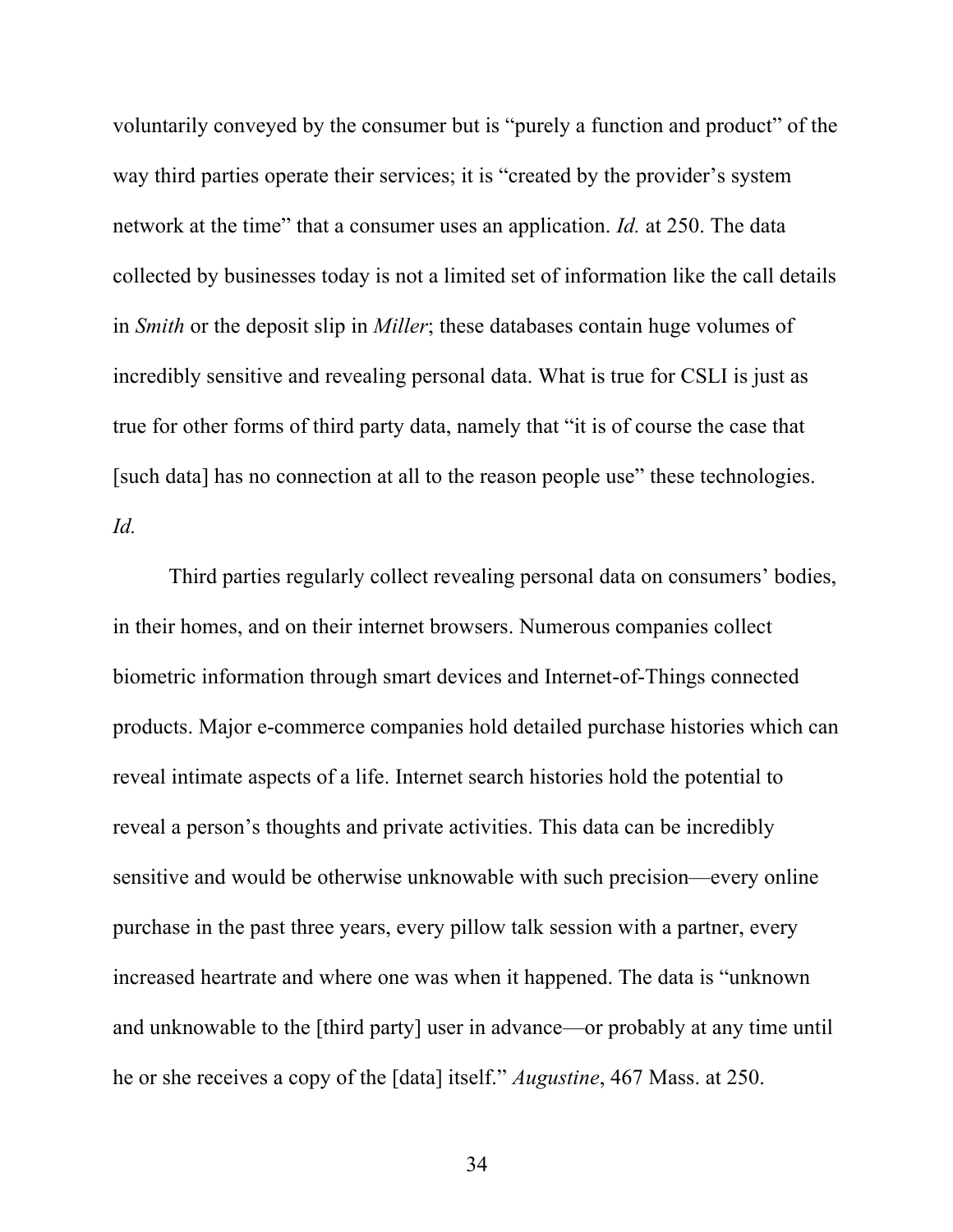Third party data can thus form a revealing mosaic in which location data is just one type of tile. Law enforcement investigations increasingly seek this data because it is so precise, detailing a suspect's behaviors and past actions mechanically, efficiently, and without the need to expend department resources*. See* Gilad Edelman*, Can the Government Buy Its Way Around the Fourth Amendment?*, Wired (Feb. 11, 2020) (describing how DHS buys location data directly from a data aggregator instead of seeking subpoenas).32 Police in a prior era would have absolutely no means of obtaining the information contained within a single health and wellness app today.

The third-party doctrine allows the government to access all of this data without a warrant, undermining citizens' reasonable expectations that their personal data will only be collected, used, and disclosed specified purposes. *See Jones*, 566 U.S. at 413-418 (2012) (Sotomayor, J., concurring) ("I would ask whether people reasonably expect that their movements will be recorded and aggregated in a manner that enables the government to ascertain, more or less at will, their political and religious beliefs, sexual habits, and so on.").

As ever more services are mediated through third party technologies, the third-party doctrine erodes societal expectations of privacy as a condition of

<sup>32</sup> https://www.wired.com/story/can-government-buy-way-around-fourthamendment.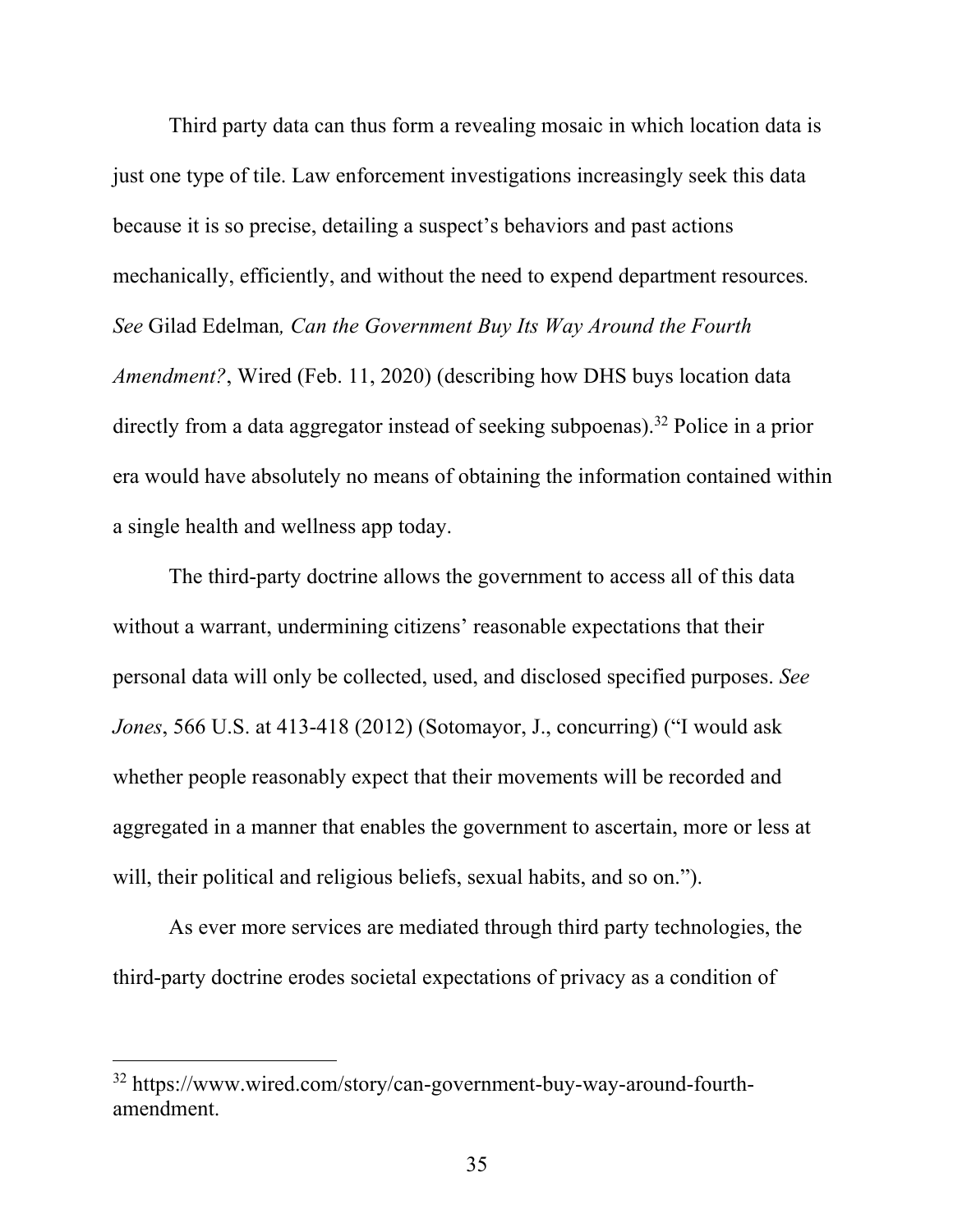participating in modern life. Without meaningful limits on government access to data, the potential for police to obtain personal information on all aspects of private life will continue to expand.

The main benefit of the third-party doctrine was its simplicity. But an equally simple rule would provide much needed privacy protection in the digital age. Electronic data collected for the purpose of obtaining a service should not be disclosed for law enforcement purposes without a warrant. This use limitation rule would be more consistent with individual expectations and the underlying purpose of constitutional privacy protections. If the Court does not adopt such a rule, it will be repeatedly tasked with deciding whether an individual has a reasonable expectation of privacy in every new type of digital data. Both this court and the Supreme Court have already spent years considering any possible differences between location data obtained from a GPS tracker and location data obtained from a cell phone provider. But, as Section II.A. demonstrates, companies and service providers now routinely collect huge volumes of much more sensitive and invasive data. Relying on idiosyncratic rules about each type of sensitive data will not scale. Constitutional privacy protections require brighter lines than that.

Luckily, the expectations of individuals are not based on the unique factors of different data types or services. The core assumption about data collection systems under modern privacy regimes is that when an entity collects data to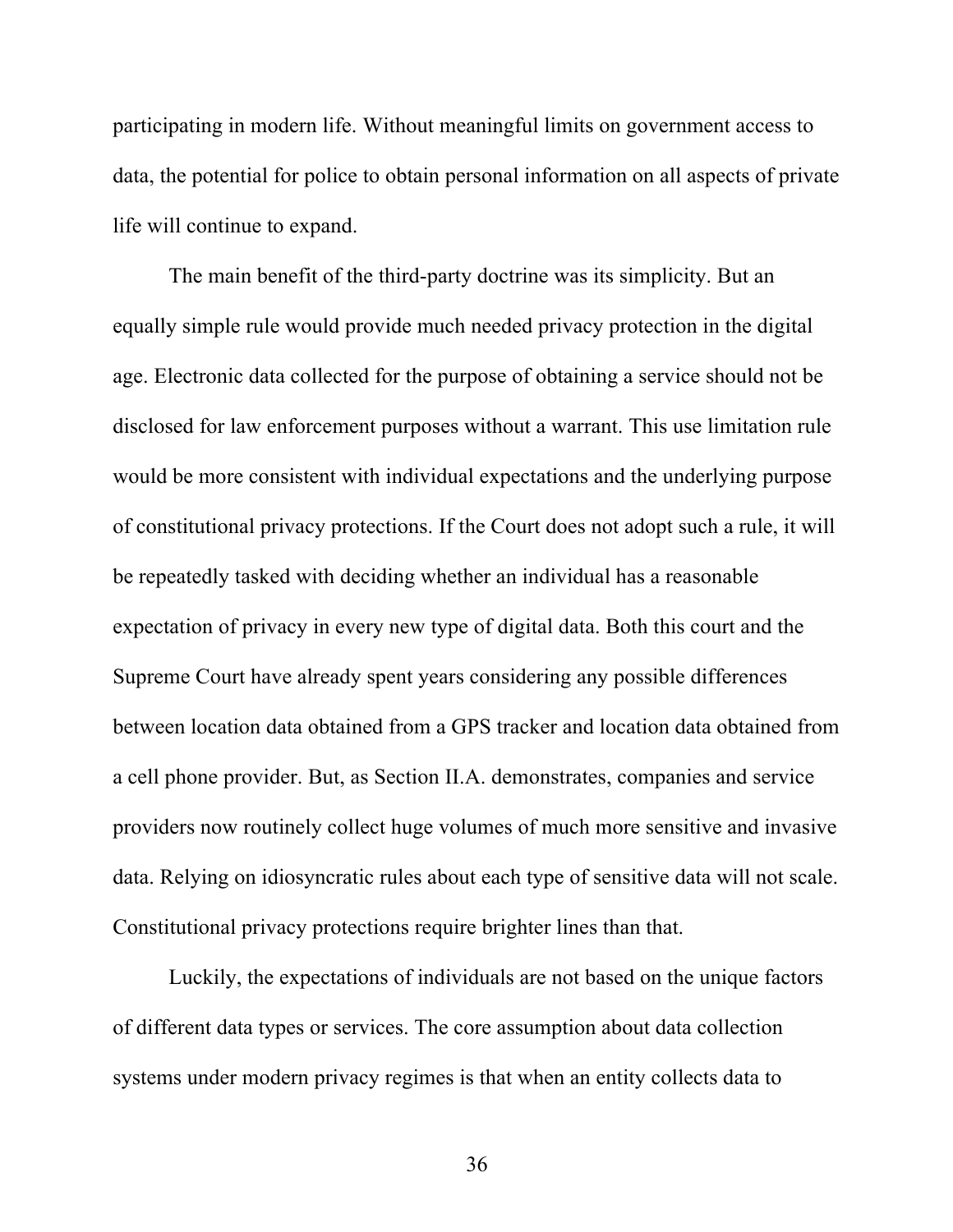provide a particular service, that data will not be used or disclosed for other purposes without the individual's consent. This aligns exactly with the principle of use limitation. Further data collection and sharing with other entities requires additional consumer consent by various laws, including the CCPA and GDPR. By failing to account for use limitation, the third-party doctrine of *Smith* and *Miller* has fallen far behind modern privacy practices.

The present case provides an excellent opportunity for the court to reject the third-party doctrine and rely instead on the use limitation principle. The Charlie Card is an example of a basic service on the precipice of its own digital revolution. The court today considers Charlie Card data that is limited to a serial number providing point-of-entry information to the transit system for fare purposes. While the data collected by the third party in this case seems limited now, the data collected by the system will necessarily expand over time. In 2017, the MBTA contracted with a global provider of contactless fare collection systems to transition to a contactless transit system. *See Goodbye, CharlieCard: MBTA Approves \$723M to Modernize Fare Collection*, Boston 25 News (Nov. 24,  $2017$ ).<sup>33</sup> Contactless fare collection systems enable riders to ditch a physical transit card and instead use tap payment turnstiles with their credit/debit cards and

<sup>33</sup> https://www.boston25news.com/news/goodbye-charliecard-mbta-proposes-723m-overhaul-of-fare-system/650689473.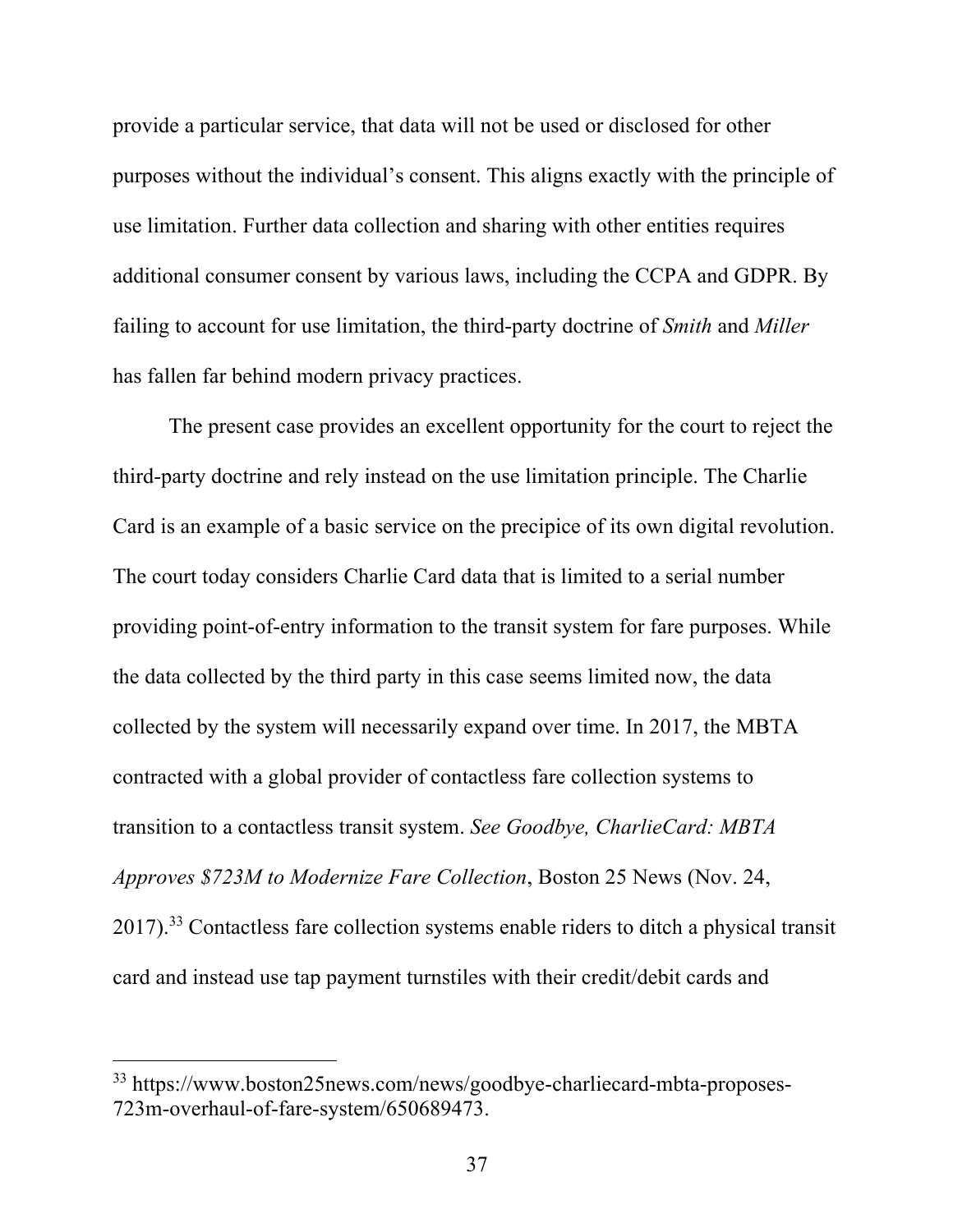smartphone payment apps. *See* Ali Winston, *The NYC Subway's New Tap-to-Pay System has a Hidden Cost—Rider Data*, The Verge (Mar. 16, 2020). <sup>34</sup> These systems link riders' movements on public transit directly to their bank card and, more alarmingly, to the various kinds of data captured regularly by smartphones. This data is collected not by the MBTA, but by the third-party company maintaining the contactless system's servers. *Id.*

If this court applies the third-party doctrine to Charlie Card data today, it will compromise privacy in the wide array of data that third parties will collect from every transit user when they tap their smartphone at a contactless turnstile. The police would be able to access this data without a warrant simply because a suspect used public transit and, due to the transition to contactless fare collection, had no choice but to use their smartphone to board the train. The Court should not take that route. Instead, the Court should replace the third-party doctrine with a constitutional jurisprudence that can adapt to new technologies. The Court should hold that an individual's reasonable expectation of privacy is violated when their data is used or disclosed beyond to the primary purpose for which they provided it. If the government seeks to access to Charlie Card data for investigative purposes, it must do so with a warrant.

<sup>34</sup> https://www.theverge.com/2020/3/16/21175699/mta-omny-privacy-securitysmartphone-identifier-location-nyc.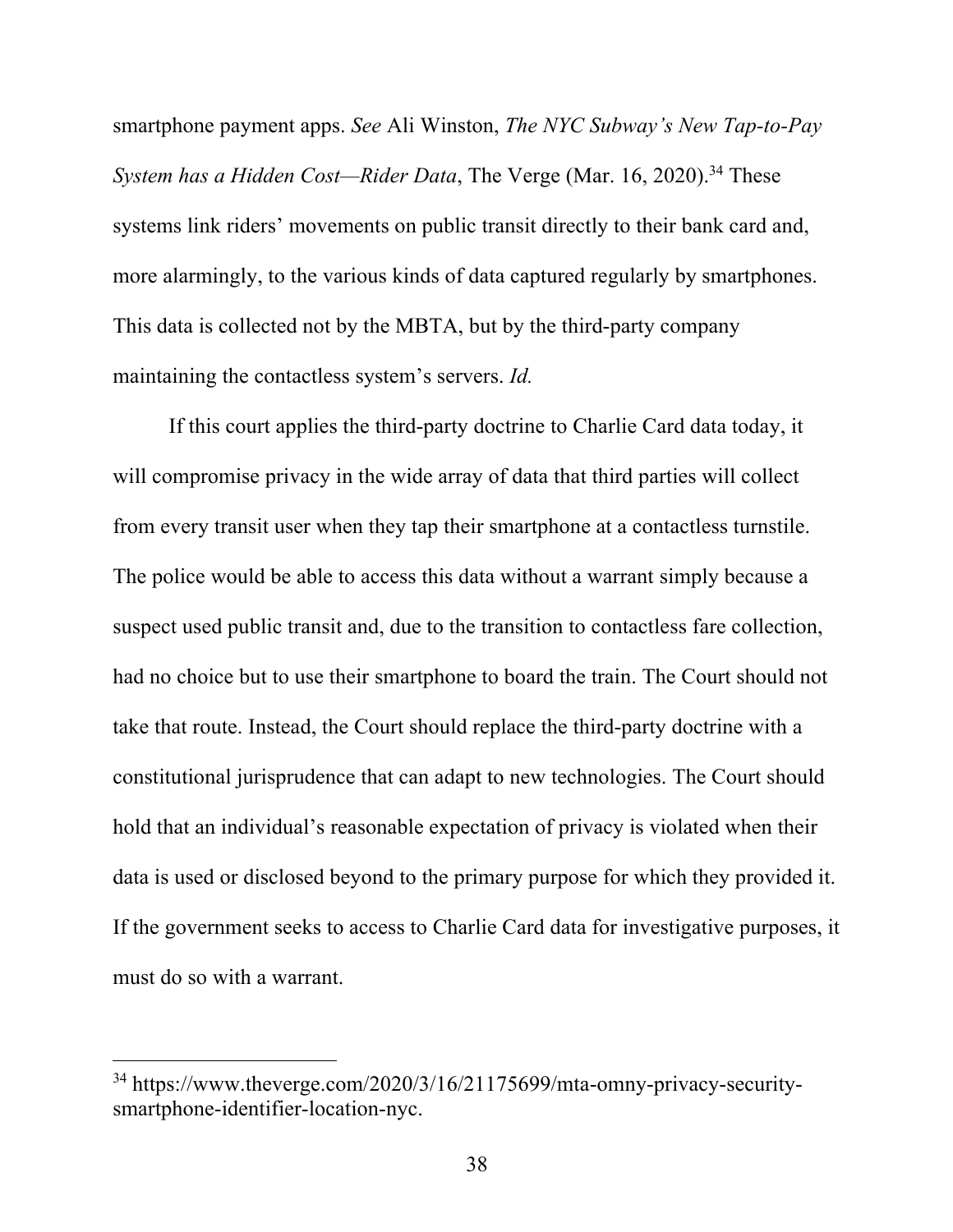## **CONCLUSION**

*Amicus* respectfully requests that this Court retire the third-party doctrine in this and all future cases involving electronic data collected by third parties. As society evolves with the times, so too must the law.

Respectfully submitted,

*/s/ Caitriona Fitzgerald*\_\_\_\_\_\_\_\_\_\_

Caitriona Fitzgerald *Counsel of Record* Alan Butler Megan Iorio Electronic Privacy Information Center 1519 New Hampshire Ave. NW Washington, DC 20036 (202) 483-1140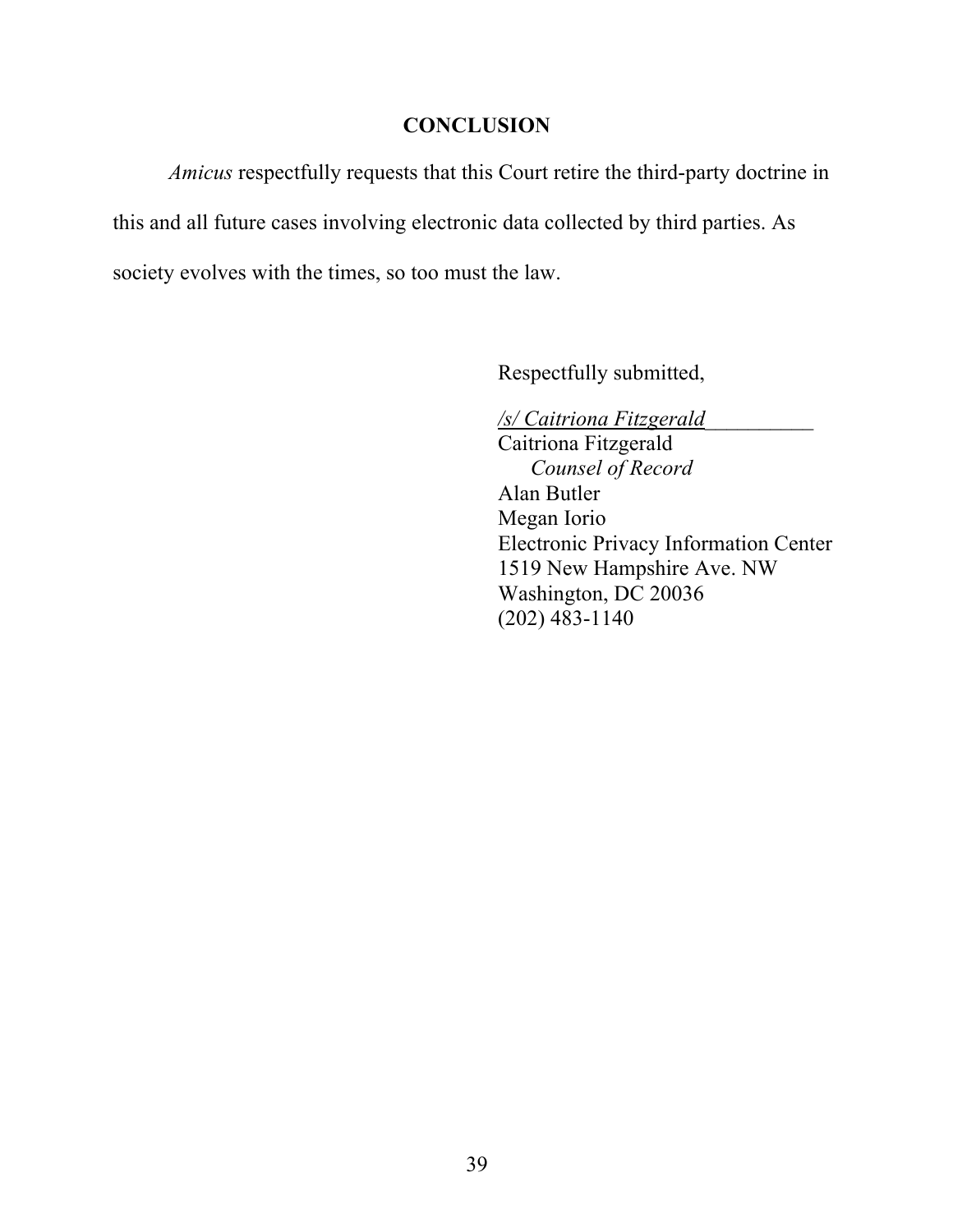#### **CERTIFICATE OF COMPLIANCE**

I hereby certify that the above brief complies with the rules of court that pertain to the filing of brief, including, but not limited to: Rule 16(a)(13); Rule 16(e); Rule 18; Rule 20; and Rule 21. This brief complies with the type-volume limitation of Rule 20(2)(C) because it contains 7,172 words, excluding the parts of the brief limited by the rule. It complies with the type style requirements of Rule 20 because it has been prepared in proportionally spaced typeface using Microsoft Office Word in 14-point Times New Roman style.

Dated: October 16, 2020

*/s/ Caitriona Fitzgerald*\_\_\_\_\_\_\_\_\_\_ Caitriona Fitzgerald *Counsel of Record* Alan Butler Megan Iorio Electronic Privacy Information Center 1519 New Hampshire Ave. NW Washington, DC 20036 (202) 483-1140